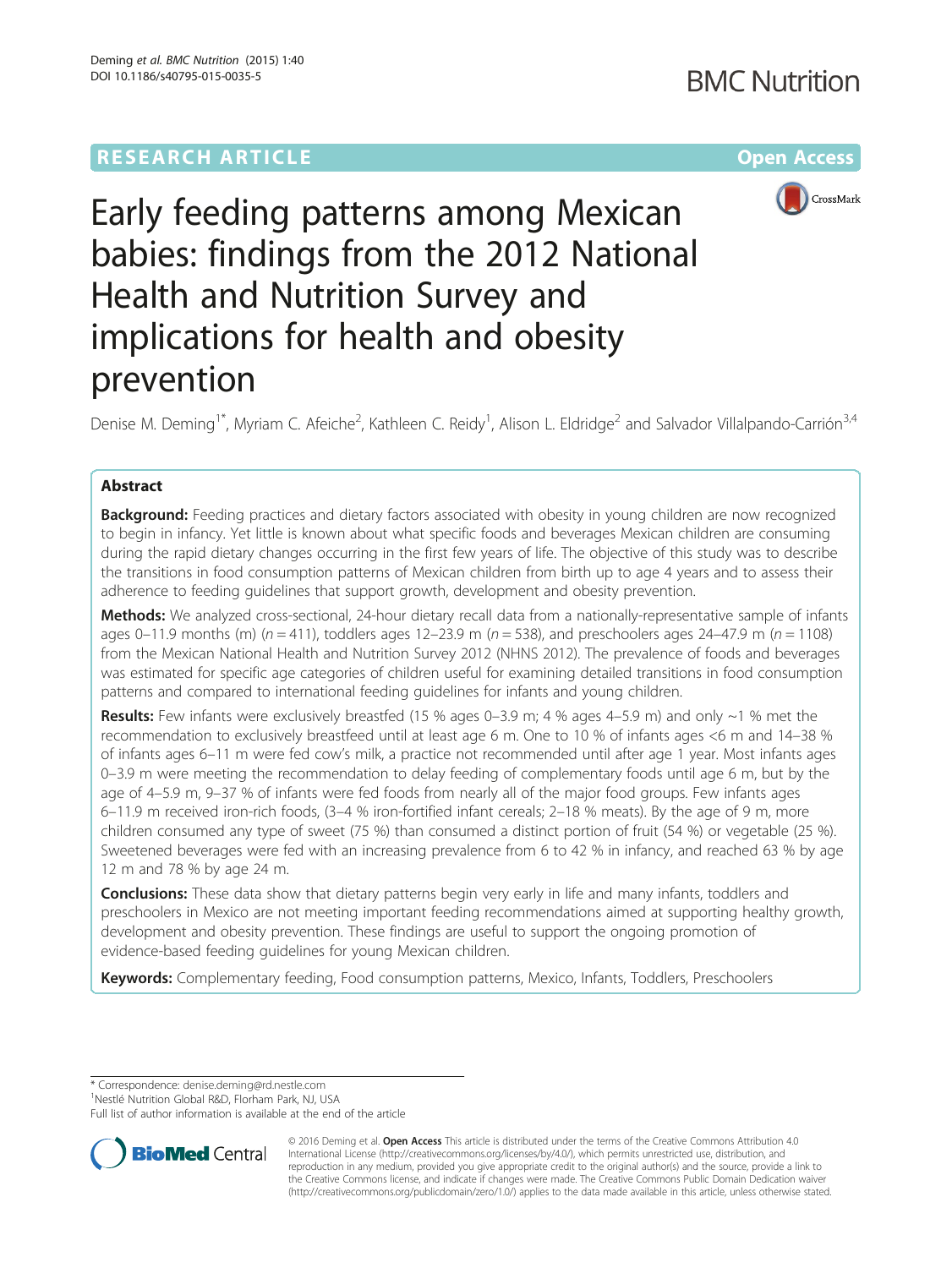#### Background

In the last few decades, Latin American countries have experienced dramatic increases in childhood overweight and obesity rates [[1\]](#page-12-0) due to a rapid shift in the composition of the diet, which may be due, in part, to rapid urbanization [[2\]](#page-12-0). In Mexico, the national health and nutrition surveys over the past 24 years have shown a marked nutrition transition characterized by a steady decline in child undernutrition and a consistent increase in overweight and obesity at alarming rates in all age groups [[3\]](#page-12-0) with the highest reported rates of change in obesity prevalence in the world [[4\]](#page-12-0). Among Mexican children, overweight and obesity rates increased from 26.9 % in 1999 to 34.4 % in 2012 among 5- to 11-year-olds and overweight increased from 7.8 % in 1988 to 9.0 % in 2012 in children under age 5 years [[3](#page-12-0)]. This small albeit important increase in the prevalence of overweight in Mexico's youngest children contributes to the growing recognition that early childhood provides the best opportunity for addressing obesity prevention [\[5](#page-12-0)].

A substantial body of literature suggests that childhood overweight and obesity begins during the first few years of life [[6](#page-12-0)–[9\]](#page-12-0) when parental practices, food preferences, and dietary habits are established [\[10](#page-12-0)–[14](#page-12-0)]. Widespread consensus on feeding guidelines for infants and young children support exclusive breastfeeding until age 6 months followed by the introduction of appropriate complementary foods and continued breastfeeding up to two years or as long as mutually beneficial for mother and child [\[15](#page-12-0)–[19](#page-12-0)]. These recommendations support optimal growth and development, the establishment of healthy eating habits and the prevention of obesity. Specific feeding practices and dietary factors associated with overweight/obesity in infants and young children such as lack/short duration of breastfeeding [\[20](#page-12-0)–[23](#page-12-0)], early introduction to complementary foods [[24](#page-12-0)–[27\]](#page-12-0), intake of sugar-sweetened beverages [[28](#page-12-0)–[30](#page-13-0)], and low fruit and vegetable consumption [[31, 32](#page-13-0)], are now recognized to begin in infancy [[9\]](#page-12-0), and have been a focus in describing early dietary patterns in infants and young children from national dietary intake surveys in the United States (US) [[33\]](#page-13-0).

In Mexico, the trends from national surveys have reported deterioration in the rates of breastfeeding [\[34](#page-13-0)], inadequate timing of complementary feeding [\[35\]](#page-13-0), low adherence to recommendations for fruit and vegetable intake [\[36](#page-13-0), [37\]](#page-13-0), and excessive consumption of sugarsweetened beverages [[38\]](#page-13-0), a problem that prompted the Mexican Ministry of Health to develop recommendations for beverage intake [\[4\]](#page-12-0) and the Mexican government to institute a 10 % excise tax on sugar-sweetened beverages. Whereas most public policies have focused on prevention of undernutrition, these efforts addressing excessive consumption of sugar-sweetened beverages

target the widespread prevalence of obesity in Mexico, which is now recognized as an epidemic [[1\]](#page-12-0). However, a substantive prevalence of undernutrition (stunting, anemia) still exists in some regions and population groups in Mexico, despite the decline in undernutrition in the past few decades [[3\]](#page-12-0). Thus, it is essential to assess early childhood feeding practices within the context of the double burden of undernutrition and obesity facing the Mexican population.

There is an important and urgent need to understand the current food consumption patterns of Mexican children in the first few years of life in order to adequately address undernutrition and the increasing rates of childhood obesity in Mexico. Yet, little is known about what specific foods and beverages infants and young children are consuming at different ages during the rapid transition from an all milk diet to foods of the family table. The aim of this study is to use population-based data from the NHNS 2012 to describe the feeding practices and transitions in food consumption patterns of Mexican infants and young children. Additionally, we review the adherence to international feeding guidelines and the presence of eating patterns consistent with the feeding practices and dietary factors associated with early childhood obesity. The findings can be used to identify and show the magnitude of nutrition and dietary issues that begin during the early years of life and provide opportunities for health care practitioners and policy makers to promote evidence-based feeding guidelines for Mexican children. The findings can also provide baseline population-based data to evaluate public health programs and policies and government initiatives such as the 2014 excise tax on sugar sweetened beverages.

#### Methods

#### Study design

The Mexican NHNS 2012 (Encuesta Nacional de Salud y Nutrición (ENSANUT) 2012) is a cross-sectional, probabilistic, population-based survey designed by Mexico's National Institute of Public Health (Instituto Nacional de Salud Pública) to characterize the health and nutritional status of the Mexican population. The NHNS 2012 used a multi-stage, stratified, and clustered sampling system drawn to be representative of all states and four geographic regions in Mexico: a) North, b) Center, c) Mexico City, and d) South, by rural, urban and socioeconomic strata [\[39\]](#page-13-0). The data were collected during October 2011 through May 2012 from 50,528 Mexican households with a household response rate of 87 %. Informed consent was obtained for each eligible person 18y and older and for the father, the mother or the caretaker of participants under 18 y. Informed assent was collected in children and adolescents under age 18 years. The survey protocol and data collection instruments were approved by the Ethics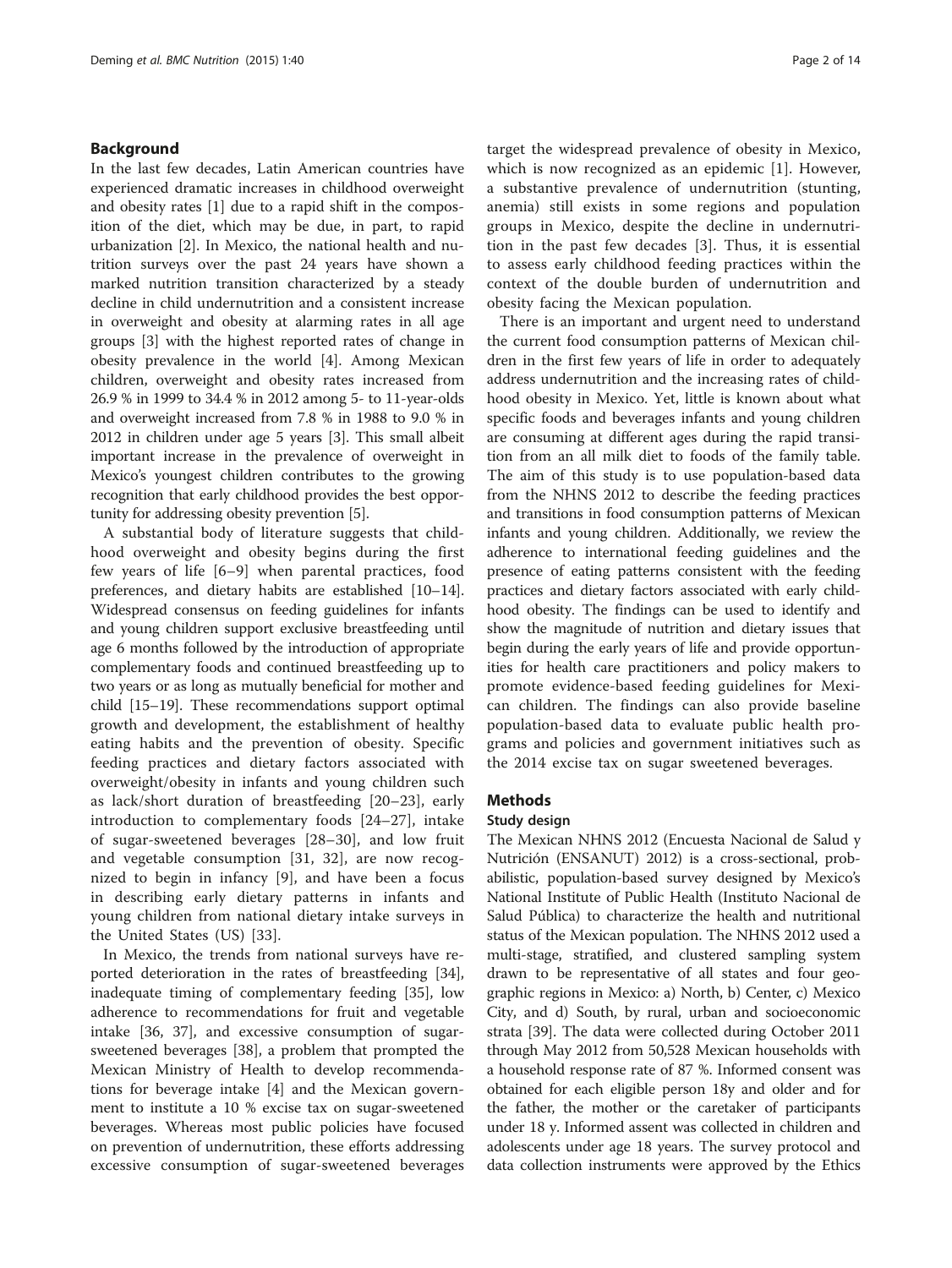Committee of the Mexican National Institute of Public Health. Additional details on the design, sampling procedures and survey methodology are described elsewhere [\[39](#page-13-0)].

#### Study population

We evaluated a stratified, nationally representative, subsample of 2057 children from birth up to age four years. The data are presented for 8 age groups including younger infants ages  $0-3.9$  months  $(n = 107)$  and 4–5.9 months ( $n = 75$ ), older infants ages 6–8.9 months  $(n = 107)$  and 11.9 months  $(n = 122)$ , toddlers ages 12–23.9 months ( $n = 538$ ), and preschoolers ages 24– 35.9 months ( $n = 556$ ), 36–47.9 months ( $n = 552$ ), and 24–47.9 months ( $n = 1108$ ).

#### Data collection methods

A single 24-hour dietary recall (24HDR) was collected for each child by trained interviewers during a face-toface interview with the parent or caregiver; a second dietary recall for a randomly selected subsample of children (10 %) was collected on a different day. Parents or caregivers of each child reported all foods and beverages and the amount consumed of each food item for the previous 24-h period. To improve dietary recall data, the NHNS 2012 implemented an automated 5-step multiple-pass method and collected data on both weekday and weekend days. The 24HDR data were also linked, for the first time, to a food and beverage composition table based on a compilation of the nutrient composition analyses conducted in Mexico and the food composition tables from the United States Department of Agriculture's Nutrient Database for Dietary Studies [[40](#page-13-0)]. Data on breastfeeding practices in children ages 0– 35.9 months were based on an infant feeding practices questionnaire implemented on the day of the 24HDR.

#### Data analysis

All foods and beverages reported in the 24HDR were assigned to food groups adapted from previous dietary intake studies in young children [[11](#page-12-0)–[14](#page-12-0), [41\]](#page-13-0). Food groups were adjusted to incorporate local foods and reflect the relative role of specific types of foods and beverages in the diets of infants and young children living in Mexico.

Stata 13 (StataCorp, College Station, TX) was used to create data files, assign individual foods and beverages to food groups, and estimate the percentages of children who consumed foods from each food group. All estimates incorporated appropriate sample weights to reflect nationally representative results and to account for survey design.

All analyses were based on the single 24HDR completed for all children. The means estimated the

proportions of children who consumed specific foods and beverages at least once in a day, and included all reported foods and beverages regardless of the amounts consumed. These estimates were based on foods 'as consumed' so food mixtures, e.g. soups or stews, were considered single food items and are not disaggregated into their respective ingredients.

#### Adherence to feeding guidelines and assessment of feeding practices

Feeding practices and food consumption patterns including breastfeeding and complementary feeding, were evaluated in accordance with international feeding guidelines proposed by the World Health Organization (WHO) [[15](#page-12-0), [16\]](#page-12-0). We also acknowledge and discuss the existence of recommendations from other organizations [[17](#page-12-0)–[19\]](#page-12-0) that concur with the WHO, and others [\[42, 43](#page-13-0)] that differ in some aspects.

#### Results

#### Study population characteristics

About 2 % of the sample were wasted, 14 % stunted, 3 % underweight and 8 % overweight (Table [1\)](#page-3-0). A total of 70 % lived in an urban area. Of the primary caregivers, most often the mother, 85 % had an elementary and/or secondary education, 70 % were unemployed, and 47 % were married.

#### Breastfeeding rates and consumption of milks

Over 90 % of children were ever breastfed, and the percentages who were currently breastfeeding decreased from birth through age 11 months and continued to drop from ages 12–35.9 months (Fig. [1](#page-4-0)). While only 15 % of infants ages 0–3.9 months were currently exclusively breastfeeding, this rate fell to 4 % among infants ages 4–5.9 months and to about 1 % among ages 6–8.9 months.

The percentage of infants receiving breast milk remained higher than the percentage of those receiving iron-fortified infant formula for the first year (Table [2](#page-5-0)). However, the prevalence of breast milk fell early and precipitously from 89 % in ages 0–3.9 months to 43 % in ages 9–11.9 months with a simultaneous drop in the prevalence of iron-fortified infant formula from 56 % to 28 % in these same age groups. A concurrent rise in the prevalence of cow's milk began in early infancy (1–10 % in ages 0–5.9 months) and escalated through late infancy (14–38 % in ages 6–11.9 months). By the age of 12 months, the most commonly consumed type of milk shifted from breast milk to cow's milk. Approximately 54 % of toddlers and 58 % of preschoolers consumed cow's milk at least once in a day, and full-fat was consumed more often than the reduced-fat version. Overall, while 95–100 % of infants received some type of milk or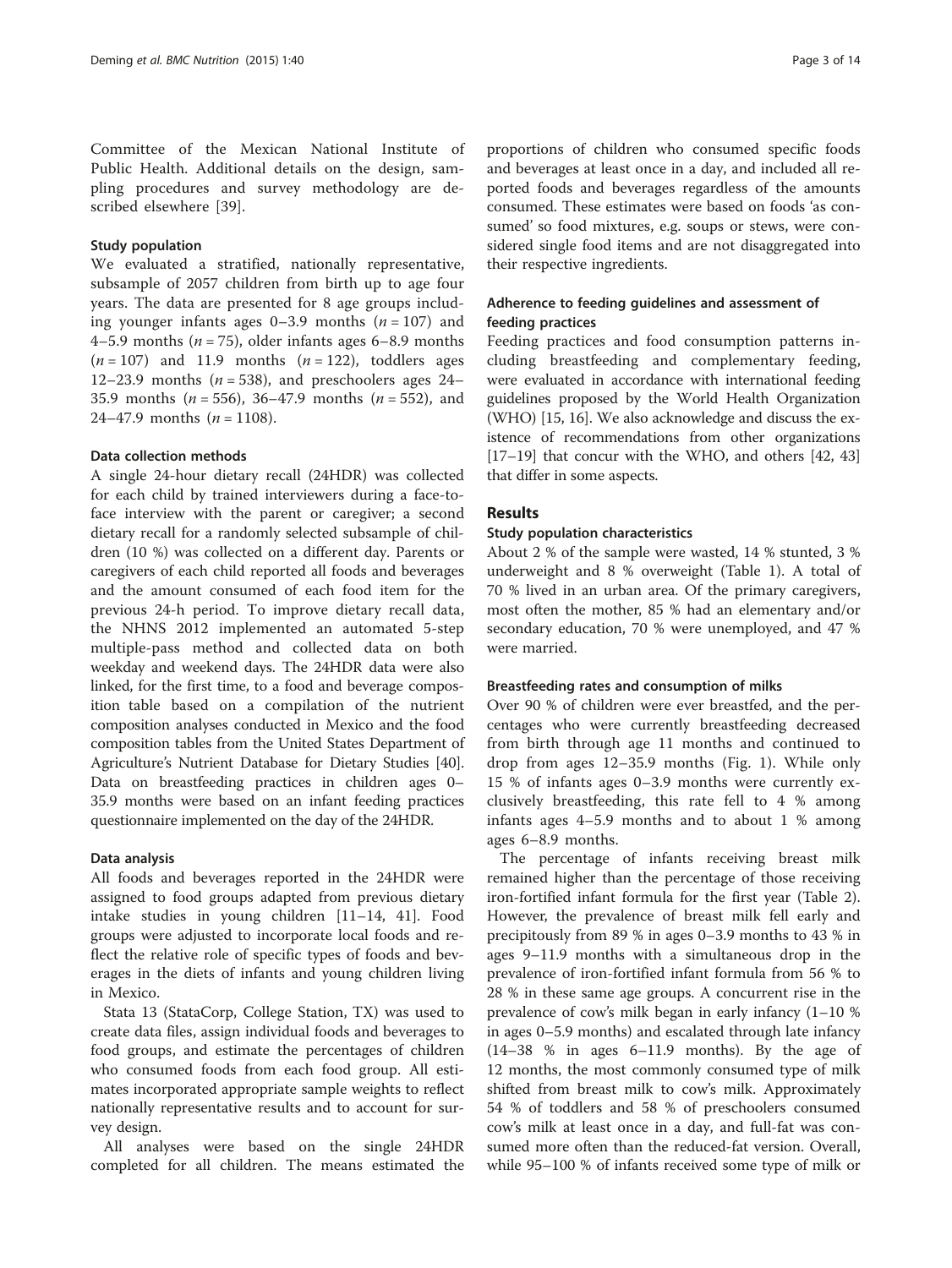|                                                     | Sample $n = 2057$ |              |  |  |
|-----------------------------------------------------|-------------------|--------------|--|--|
| Characteristic                                      | n                 | %            |  |  |
| Gender                                              |                   |              |  |  |
| Male                                                | 1074              | 52.2         |  |  |
| Female                                              | 983               | 47.8         |  |  |
| Child weight status <sup>a</sup>                    |                   |              |  |  |
| Stunted                                             | 284               | 13.8         |  |  |
| Wasted                                              | 29                | 1.4          |  |  |
| Underweight                                         | 53                | 2.6          |  |  |
| Overweight                                          | 173               | 8.4          |  |  |
| Normal                                              | 1629              | 79.2         |  |  |
| Geographic area                                     |                   |              |  |  |
| Urban                                               | 1448              | 70.4         |  |  |
| Rural                                               | 609               | 29.6         |  |  |
| Region                                              |                   |              |  |  |
| North                                               | 436               | 21.2         |  |  |
| Center                                              | 648               | 31.5         |  |  |
| Mexico City                                         | 290               | 14.1         |  |  |
| South                                               | 683               | 33.2         |  |  |
| Socioeconomic level <sup>b</sup>                    |                   |              |  |  |
| Low                                                 | 751               | 36.5         |  |  |
| Medium                                              | 710               | 34.5         |  |  |
| High                                                | 597               | 29           |  |  |
| Education of primary<br>caregiver <sup>c</sup>      |                   |              |  |  |
| Less than Elementary                                | 101               | 4.9          |  |  |
| Elementary-Secondary                                | 1757              | 85.4         |  |  |
| More than High School                               | 197               | 9.6          |  |  |
| Primary caregiver employed <sup>c</sup>             |                   |              |  |  |
| Yes                                                 | 623               | 30.3         |  |  |
| No                                                  | 1434              | 69.7         |  |  |
| Marital status of primary<br>caregiver <sup>c</sup> |                   |              |  |  |
| Married                                             | 960               | 46.7         |  |  |
| Separated or divorced                               | 133               | 6.5          |  |  |
| Widowed                                             | 49                | 2.4          |  |  |
| Not married                                         | 185               | $\mathsf{Q}$ |  |  |
| Partners living together                            | 730               | 35.5         |  |  |

<span id="page-3-0"></span>Table 1 Characteristics of Mexican children ages 0-47.9 months from the 2012 NHNS

Table 1 Characteristics of Mexican children ages 0-47.9 months from the 2012 NHNS (Continued)

| Beneficiary of assistance<br>program <sup>d</sup> |      |      |
|---------------------------------------------------|------|------|
| Food                                              | 156  | 7.6  |
| Money                                             | 354  | 17.2 |
| Medical                                           | 74   | 3.6  |
| None                                              | 1584 | 77   |
|                                                   |      |      |

<sup>a</sup>Used WHO Child Growth Standards (WHO Anthro, version 3.2.2, January 2011) which include multiple growth classifications so total is > 100 %. Based on WHO z-scores as follows: stunted = height-for-age z-score < −2; wasted = weightfor-height z-score < −2; underweight = weight-for-age z-score < −2; overweight = based on BMI-for-age z-score > 2; normal = not stunted, wasted, underweight, or overweight

<sup>b</sup>Created using principal component analysis based on household and community characteristics, i.e. household flooring material, potable water, ownership of electrical home appliances including washing machine, refrigerator, stove, television, radio

<sup>c</sup>Caregiver information from mother (61 %), father (14 %), or other (24 %); 6 children missing caregiver data

d Such as Oportunidadas or others. Child may be direct beneficiary and/or family may receive assistance

milk product, this percentage declined to 71 % of children ages 24–47.9 months.

#### Complementary foods

Many types of complementary foods appeared in the diet in early infancy, and by the age of 4–5.9 months at least 9–37 % of infants consumed foods from each of the major food groups except meats and other protein sources (Fig. [2\)](#page-6-0). Consumption of milk products (yogurt/ cheese) increased from 9 % in ages 4–5.9 months to 21 % and 31 % in the two older infant age groups. Twelve percent of infants ages 4–5.9 months consumed any type of grain product, a proportion which more than tripled to 37 % in ages 6–8.9 months and reached 63 % in ages 9–11.9 months. Yet, the rate of infant cereal consumption was only 6–10 % in infants ages 4–11.9 months, and only 1–4 % of infants consumed iron-fortified infant cereal (Table [3](#page-6-0)). Fruits and 100 % fruit juices consumed as distinct food items were the most commonly consumed food group among infants ages 4–5.9 months (37 %) and ranked high in ages 6–8.9 months (51 %) and 9–11.9 months (60 %). Vegetables consumed as distinct food items were minimal in infants ages 0–3.9 months and rose to 23 % in ages 4–5.9 months, and 18 % to 25 % in the two older age groups. Few infants consumed meats and other protein sources before age 6 months, yet consumption increased to a third and almost one half of children in the two older age groups, respectively. Mixed dishes were among the most frequently consumed foods from age 6–8.9 months, surpassed only by sweets by the age 9 months. Sweets were introduced early, between ages 0–3.9 months, increased throughout infancy, and were consumed more often than any other food group between ages 9–11 months.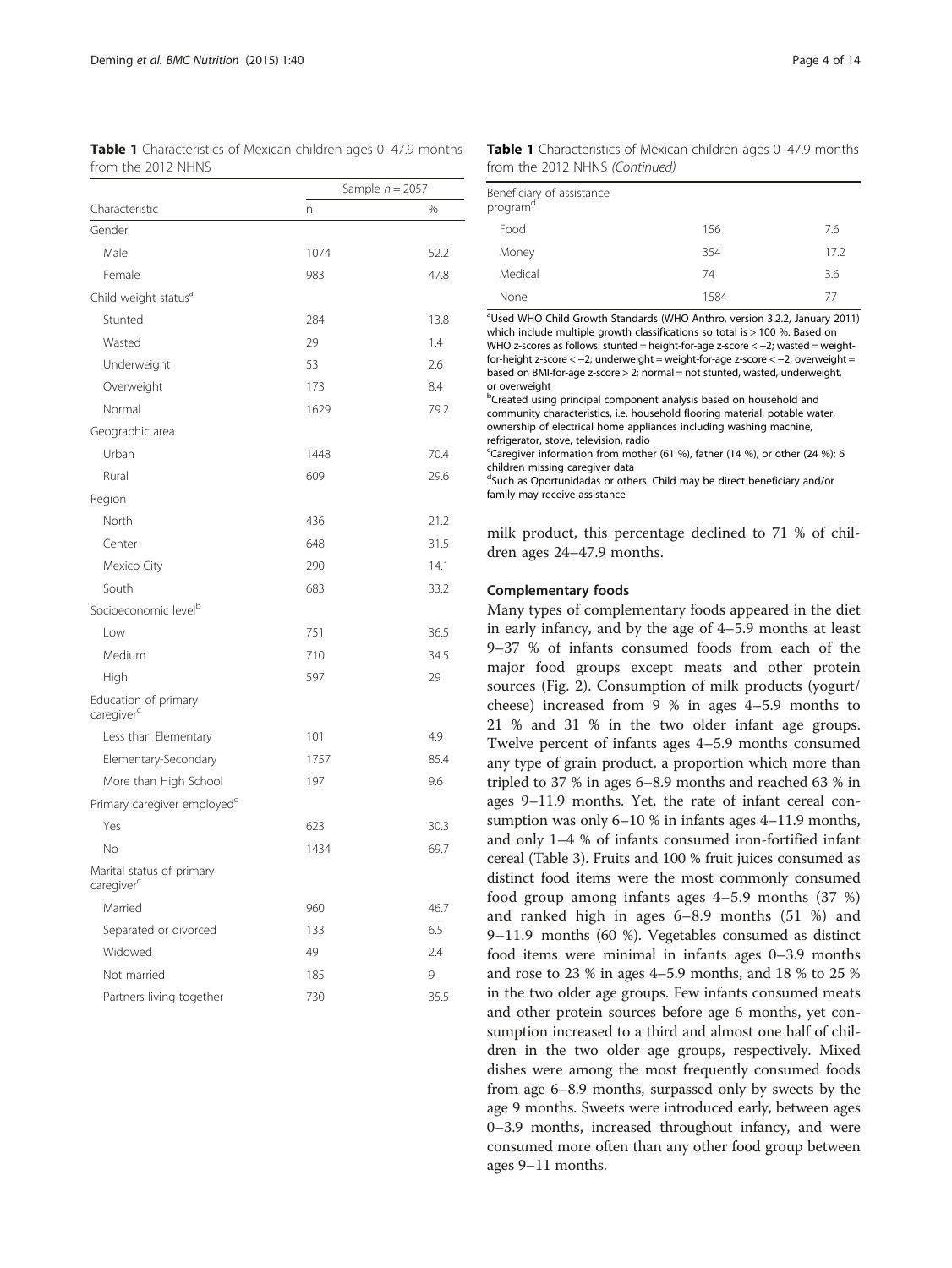<span id="page-4-0"></span>

#### Grains and grain-based products

Tables [3](#page-6-0), [4](#page-7-0), [5,](#page-7-0) [6](#page-8-0), [7](#page-9-0), and [8](#page-10-0) provide detailed information on the specific types of foods and beverages consumed by children in all age groups. The percentage of children consuming any type of grain product increased progressively throughout infancy and plateaued at about 72 % through ages 12–47 months (Table [3\)](#page-6-0). Tortillas were the dominant grain product consumed by 29–46 % of infants ages 6–11.9 months and 57–61 % of toddlers and preschoolers. Noninfant cereals and bread products were the next most commonly consumed grain products among toddlers (12 %, 6 %, respectively) and preschoolers (17 %, 10 %, respectively).

#### Fruits and vegetables

The percentages of children who consumed fruits, 100 % fruit juices (Table [4](#page-7-0)), and vegetables (Table [5](#page-7-0)) reflect the prevalence of these foods consumed as distinct food items and do not include the fruit or fruit juices or vegetables contained in food mixtures. One third of infants ages 4–5.9 months consumed any fruit as a distinct item and 15 % consumed fruit juice on a given day. Roughly 45–50 % of children ages 6–47.9 months consumed fruit on a given day and 7–17 % of older infants, 18 % of toddlers, and 13 % of preschoolers consumed 100 % fruit juice. Eighteen to 25 % of older infants and 15–19 % of toddlers and preschoolers consumed vegetables as distinct food items in a day.

#### Meat and protein sources

Consumption of meats and protein sources was minimal before age 6 months, 34–46 % between ages 6–11.9 months, and 66–71 % among toddlers and preschoolers (Table [6](#page-8-0)). Consumption of meat, specifically, was minimal up through the age of 8 months, rose to  $\sim$ 18 % among ages 9–11.9 months, and  $\sim$ 26 % among toddlers and preschoolers. Poultry was the most commonly consumed type of meat followed by beef and cold cuts, bacon and sausages. Eggs and egg dishes and beans and peas were the most commonly consumed nonmeat protein sources in the second half of infancy and in the toddler and preschooler stages.

#### Mixed dishes

Mixed dishes ranked among the top food groups consumed by the age of 6 months and through the toddler and preschooler stages. About 52–67 % of older infants and 80–84 % of toddlers and preschoolers consumed any type of mixed dish at least once in a day (Table [7](#page-9-0)). Protein mixed dishes, especially soups, stews and broths, were most commonly consumed among infants (42–54 %) and toddlers (53 %), and similarly consumed as grainbased mixed dishes among preschoolers (53 % and 56 %).

#### Sweets, sweetened beverages and salty snacks

The consumption of energy-dense, nutrient-poor foods and beverages began in early infancy and increased rapidly with age especially after age 6 months (Table [8](#page-10-0)).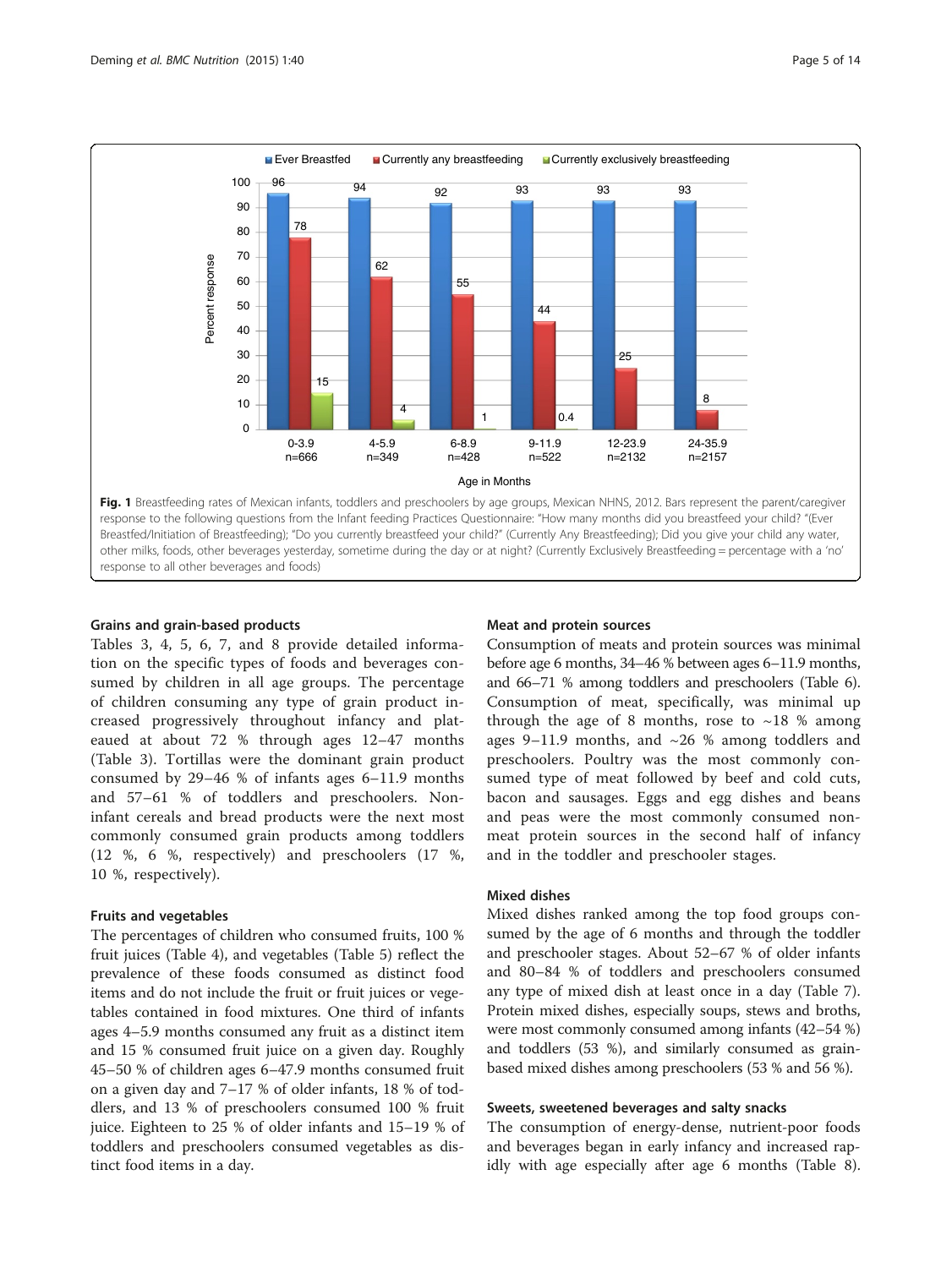|                                        | Percent consuming at least once in a day |           |           |            |             |              |             |         |  |  |
|----------------------------------------|------------------------------------------|-----------|-----------|------------|-------------|--------------|-------------|---------|--|--|
|                                        | Infants                                  |           |           |            | Toddlers    | Preschoolers |             |         |  |  |
| Age, months                            | $0 - 3.9$                                | $4 - 5.9$ | $6 - 8.9$ | $9 - 11.9$ | $12 - 23.9$ | 24-35.9      | $36 - 47.9$ | 24-47.9 |  |  |
| Ν                                      | 107                                      | 75        | 107       | 122        | 538         | 556          | 552         | 1108    |  |  |
| Any milk or milk products <sup>b</sup> | 100.0                                    | 97.6      | 94.5      | 94.5       | 86.2        | 74.9         | 67.3        | 71.3    |  |  |
| Any milk <sup>c</sup>                  | 100.0                                    | 97.6      | 92.6      | 92.3       | 80.5        | 66.5         | 60.9        | 63.9    |  |  |
| Breast milk                            | 89.0                                     | 55.2      | 54.6      | 42.7       | 13.5        | 2.6          | 0.0         | 1.4     |  |  |
| Infant formula <sup>d</sup>            | 55.7                                     | 45.9      | 44.6      | 27.5       | 22.7        | 6.1          | 2.7         | 4.5     |  |  |
| Cow's milk <sup>e</sup>                | 0.9                                      | 9.8       | 14.0      | 38.3       | 54.0        | 57.9         | 57.6        | 57.8    |  |  |
| Milk, fluid <sup>f</sup>               | 0.9                                      | 9.8       | 14.0      | 35.7       | 52.0        | 57.0         | 57.0        | 57.0    |  |  |
| Milk, powdered <sup>9</sup>            | 0.0                                      | 5.2       | 10.2      | 26.0       | 20.3        | 11.4         | 8.1         | 9.9     |  |  |
| Plainh                                 | 0.9                                      | 9.5       | 13.2      | 37.3       | 49.2        | 46.3         | 38.4        | 42.6    |  |  |
| Flavored milksi                        | 0.0                                      | 0.3       | 1.2       | 1.0        | 7.6         | 17.2         | 24.8        | 20.8    |  |  |
| Whole                                  | 0.9                                      | 7.5       | 12.9      | 37.4       | 48.3        | 52.7         | 53.6        | 53.1    |  |  |
| Reduced-fat <sup>j</sup>               | 0.0                                      | 2.3       | 1.2       | 2.4        | 6.5         | 3.4          | 2.5         | 3.0     |  |  |
| Lactose-free                           | 0.0                                      | 0.0       | 0.0       | 0.0        | 0.8         | 2.7          | 2.2         | 2.5     |  |  |
| Other $m$ ilks $k$                     | 0.0                                      | 0.0       | 1.0       | 2.3        | 1.8         | 3.2          | 1.0         | 2.2     |  |  |
| Any milk products <sup>1</sup>         | 0.0                                      | 8.9       | 20.7      | 30.9       | 32.4        | 30.0         | 25.4        | 27.9    |  |  |
| Cheese                                 | 0.0                                      | 0.0       | 2.7       | 5.8        | 8.3         | 11.9         | 9.6         | 10.8    |  |  |
| Yogurt                                 | 0.0                                      | 8.9       | 18.0      | 28.0       | 27.2        | 20.1         | 18.3        | 19.2    |  |  |
| Baby yogurt                            | 0.0                                      | 8.9       | 10.8      | 20.1       | 17.6        | 11.9         | 8.5         | 10.3    |  |  |

<span id="page-5-0"></span>Table 2 Percentage of Mexican children ages 0-47.9 months consuming milks and milk products<sup>a</sup>

<sup>b</sup>Sum of all milks and milk products

<sup>c</sup>Sum of all milk beverages listed in the table; all values for powdered beverages are reconstituted

<sup>d</sup>Iron-fortified

eSum of any type of cow's milk including fluid and reconstituted, plain and flavored, whole and reduced fat, lactose-free

fincludes plain and flavored, whole, reduced fat, and lactose free

<sup>g</sup>Includes plain and flavored, whole and reduced fat

hIncludes fluid, powdered, whole, reduced fat and lactose-free

i Includes fluid, powdered, whole, reduced fat

<sup>j</sup>Includes fluid and powdered, plain and flavored

k<sub>lncludes soy and other animal milks</sub>

Includes cheese and yogurt consumed as distinct food items

Almost one half (44 %) to three quarters (75 %) of older infants ages 6–11.9 months, most toddlers (82 %) and nearly all preschoolers (90 %) consumed at least one type of sweet on a given day. This increase was concurrent with the dramatic rise in the prevalence of sweetened beverages from 6 to 42 % during infancy, to 63 % and 78 % during the toddler and preschooler stages, respectively. Cookies, sweet breads, candy and salty snacks were commonly consumed during infancy and increased in popularity during the toddler and preschooler periods.

#### **Discussion**

This is the first study to our knowledge that describes, in detail, the transitions in food consumption patterns of a nationally-representative sample of infants and young children from birth up to age 4 years living in Mexico. Our findings provide a comprehensive picture of the

changes in food consumption habits in the first few years of life and identify the magnitude of feeding and dietary issues including low breastfeeding rates, early introduction of cow's milk, early introduction of complementary foods, especially low consumption of iron-rich foods, low consumption of fruits and vegetables, and early and excessive consumption of sweets, especially sugar-sweetened beverages.

In this national sample, we see concerning percentages of children with conditions of undernutrition, especially stunting, and excess body weight and with caretakers who are predominantly single with limited education and incomes. As mentioned previously, Mexico is undergoing a nutrition transition characterized by declining rates of undernutrition in past decades and increasing rates of obesity in all age groups. It has been suggested that Mexico may be experiencing an advanced stage of the nutrition transition due to lower than expected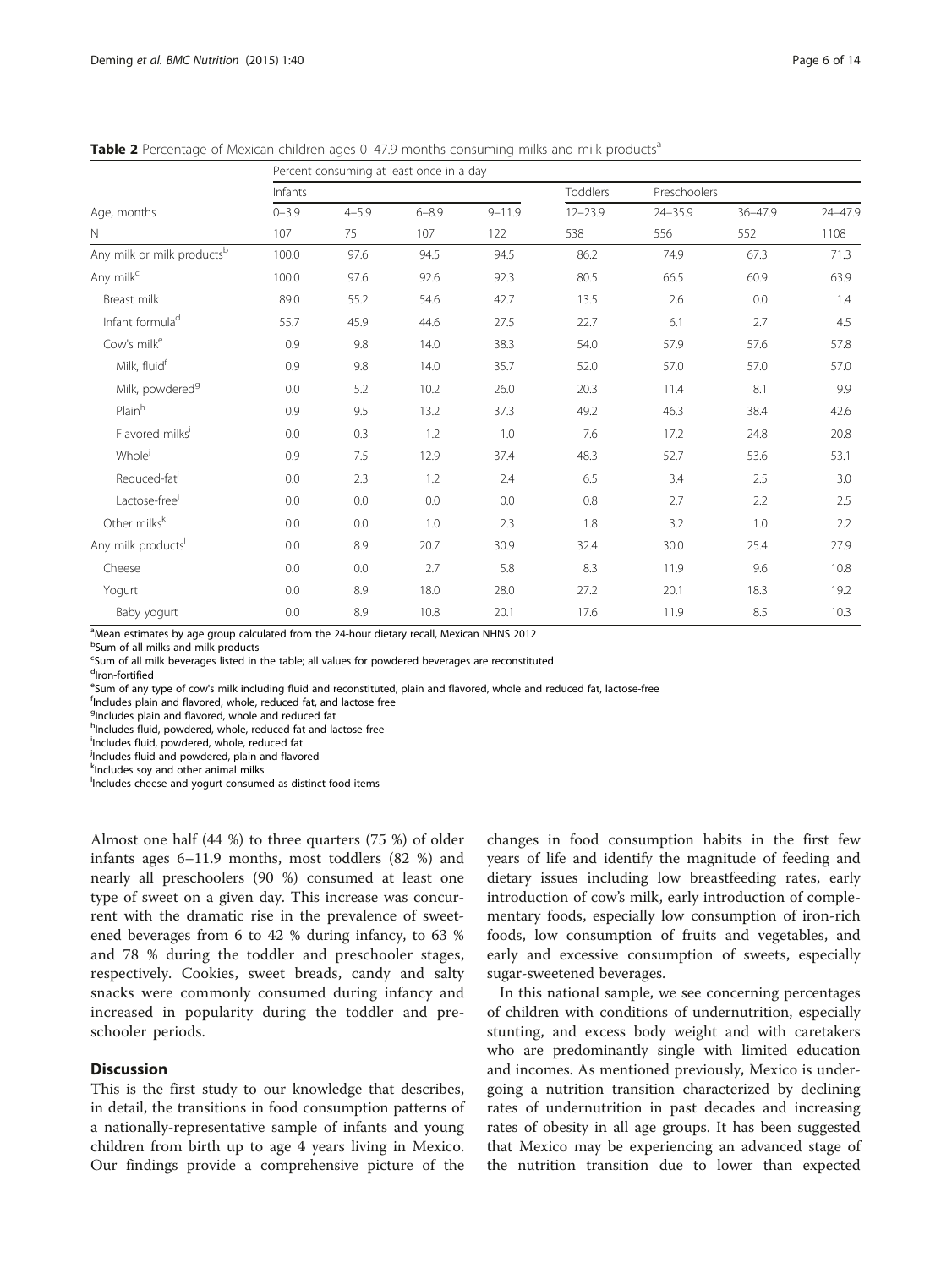<span id="page-6-0"></span>

prevalences of the coexistence of the conditions at the household and individual levels, particularly overweight/ obesity with anemia and stunting in school-aged children [\[3](#page-12-0)]. Yet, the presence of the double burden at national, household and individual levels is an onorous public health concern and comprises a complex interplay of social, economic and political factors. The feeding practices and food consumption patterns of the infants and young children observed in our study are probably influenced by a range of environmental and behavioral factors that are likely shared by both conditions of undernutrition and obesity. These factors may

include, but are not limited to, the mother's cultural beliefs, perceptions, knowledge, social support networks, and educational level, as well as household income, and socioeconomic resources [[30](#page-13-0), [44](#page-13-0)–[49](#page-13-0)], which we describe in more detail in the context of our findings.

Breastfeeding is recognized as the ideal feeding choice for infants to achieve and maintain optimal health [\[15](#page-12-0), [18](#page-12-0)], to reduce risk of morbidity and mortality [[50\]](#page-13-0) and to protect against overweight/obesity [[51, 52](#page-13-0)]. Breastfeeding has been associated with desirable feeding practices such as delaying introduction of solid foods [\[53\]](#page-13-0) and less frequent offering of inappropriate

| Table 3 Percentage of Mexican children ages 0-47.9 months consuming grains and grain products <sup>a</sup> |  |
|------------------------------------------------------------------------------------------------------------|--|
|------------------------------------------------------------------------------------------------------------|--|

|                                         | Percent consuming at least once in a day |           |           |            |             |             |              |             |  |  |
|-----------------------------------------|------------------------------------------|-----------|-----------|------------|-------------|-------------|--------------|-------------|--|--|
|                                         | Infants                                  |           |           |            | Toddlers    |             | Preschoolers |             |  |  |
| Age, months                             | $0 - 3.9$                                | $4 - 5.9$ | $6 - 8.9$ | $9 - 11.9$ | $12 - 23.9$ | $24 - 35.9$ | $36 - 47.9$  | $24 - 47.9$ |  |  |
| N                                       | 107                                      | 75        | 107       | 122        | 538         | 556         | 552          | 1108        |  |  |
| Any grain or grain product <sup>b</sup> | 4.0                                      | 11.6      | 36.5      | 62.5       | 70.8        | 72.6        | 72.1         | 72.4        |  |  |
| Infant cereals                          | 0.4                                      | 6.1       | 7.3       | 10.2       | 3.3         | 1.9         | 0.9          | 1.4         |  |  |
| Iron-fortified                          | 0.0                                      | 0.7       | 2.7       | 4.1        | 0.3         | 0.0         | 0.2          | 0.1         |  |  |
| Non-infant cereals <sup>c</sup>         | 0.0                                      | 1.5       | 0.0       | 5.1        | 11.5        | 15.5        | 18.4         | 16.9        |  |  |
| Bread and rolls <sup>d</sup>            | 2.2                                      | 0.0       | 4.5       | 4.8        | 6.4         | 9.3         | 11.5         | 10.3        |  |  |
| Tortillas, plain <sup>e</sup>           | 1.4                                      | 4.0       | 29.0      | 46.1       | 57.4        | 62.2        | 59.1         | 60.7        |  |  |
| Pasta and rice <sup>f</sup>             | 0.0                                      | 0.0       | 1.8       | 4.8        | 5.7         | 4.1         | 4.0          | 4.1         |  |  |
| Pasta                                   | 0.0                                      | 0.0       | 0.0       | 1.0        | 0.5         | 0.1         | 0.4          | 0.2         |  |  |
| Rice                                    | 0.0                                      | 0.0       | 1.8       | 3.7        | 5.2         | 4.0         | 3.6          | 3.8         |  |  |

<sup>a</sup>Mean estimates by age group calculated from the 24-hour dietary recall, Mexican NHNS 2012

<sup>b</sup>Sum of all food groups

c Primarily ready-to-eat cereals

<sup>d</sup>Also includes biscuits and bagels

e Includes masa, corn, and wheat

f Plain pasta and rice without toppings or additions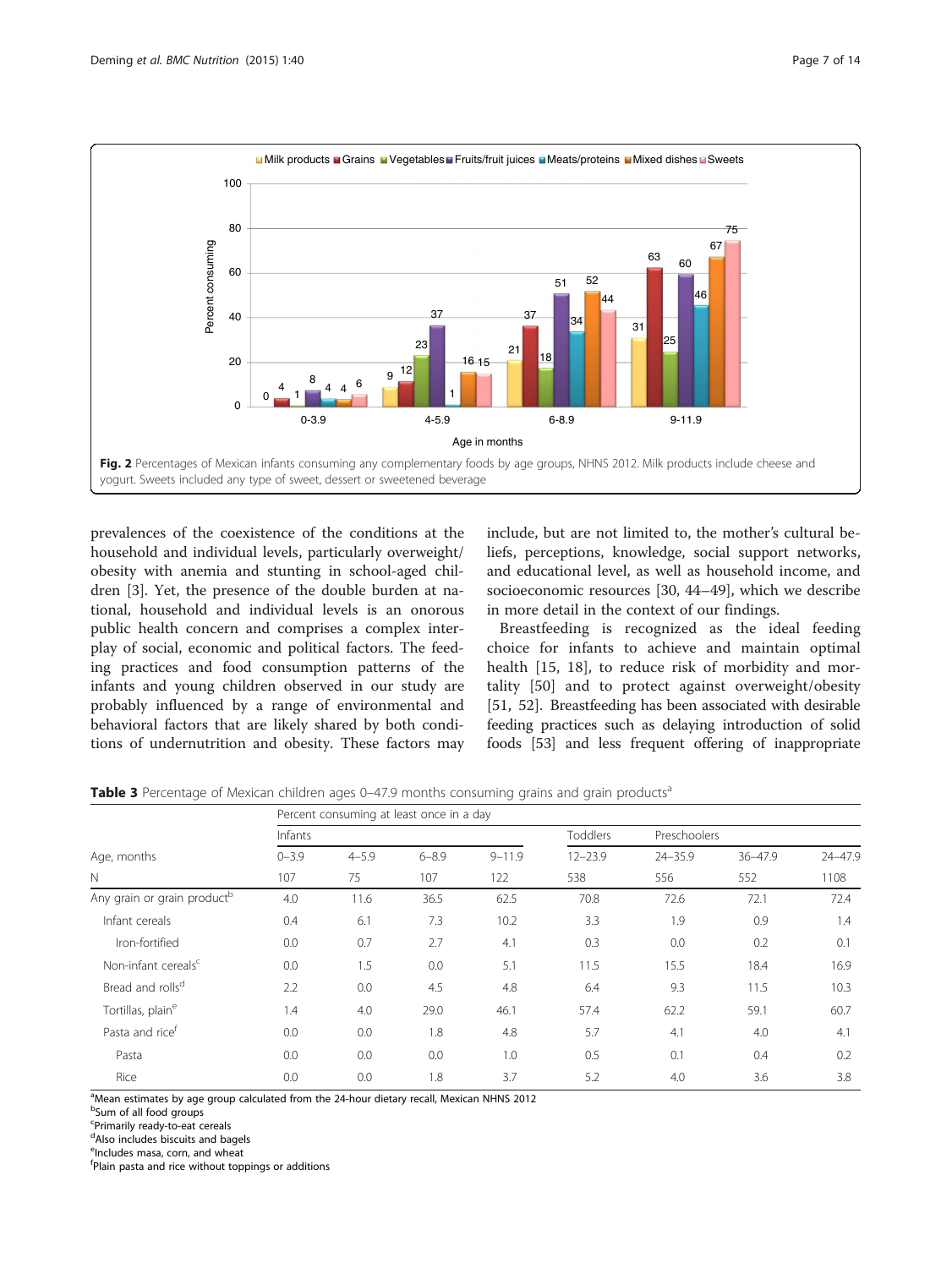|                        |           | Percent consuming at least once in a day |           |            |             |              |             |         |  |  |  |  |  |
|------------------------|-----------|------------------------------------------|-----------|------------|-------------|--------------|-------------|---------|--|--|--|--|--|
|                        | Infants   |                                          |           |            | Toddlers    | Preschoolers |             |         |  |  |  |  |  |
| Age, months            | $0 - 3.9$ | $4 - 5.9$                                | $6 - 8.9$ | $9 - 11.9$ | $12 - 23.9$ | $24 - 35.9$  | $36 - 47.9$ | 24-47.9 |  |  |  |  |  |
| $\mathsf{N}$           | 107       | 75                                       | 107       | 122        | 538         | 556          | 552         | 1108    |  |  |  |  |  |
| Any Fruit or juiceb    | 7.5       | 36.7                                     | 50.9      | 59.5       | 62.5        | 51.7         | 50.7        | 51.3    |  |  |  |  |  |
| Any fruit <sup>c</sup> | 7.5       | 33.8                                     | 48.3      | 53.6       | 55.3        | 46.3         | 44.3        | 45.4    |  |  |  |  |  |
| Babyfood fruit         | 3.7       | 15.0                                     | 12.6      | 8.2        | 1.8         | 0.7          | 0.0         | 0.4     |  |  |  |  |  |
| Non-baby food fruit    | 3.8       | 18.8                                     | 37.2      | 50.3       | 54.5        | 45.9         | 44.3        | 45.2    |  |  |  |  |  |
| Fresh and frozen       | 3.8       | 17.3                                     | 34.2      | 50.3       | 54.3        | 45.9         | 44.3        | 45.2    |  |  |  |  |  |
| Bananas                | 0.2       | 11.3                                     | 25.1      | 31.9       | 36.5        | 30.4         | 24.9        | 27.8    |  |  |  |  |  |
| Pears                  | 0.9       | 2.3                                      | 3.2       | 6.6        | 2.5         | 2.1          | 2.9         | 2.5     |  |  |  |  |  |
| Melons                 | 0.0       | 0.0                                      | 0.0       | 0.0        | 1.9         | 3.9          | 2.6         | 3.3     |  |  |  |  |  |
| Guava                  | 0.0       | 0.0                                      | 0.0       | 1.3        | 2.8         | 1.0          | 1.3         | 1.2     |  |  |  |  |  |
| Other fruits           | 2.7       | 4.3                                      | 11.5      | 19.0       | 25.6        | 17.4         | 20.3        | 18.8    |  |  |  |  |  |
| Canned                 | 0.0       | 1.5                                      | 3.0       | 0.0        | 0.3         | 0.0          | 0.0         | 0.0     |  |  |  |  |  |
| Any 100 % fruit juice  | 0.0       | 15.3                                     | 7.5       | 17.3       | 18.0        | 12.6         | 12.8        | 12.7    |  |  |  |  |  |
| Baby juice             | 0.0       | 2.2                                      | 1.0       | 0.6        | 0.0         | 0.0          | 0.0         | 0.0     |  |  |  |  |  |
| Non-baby juice         | 0.0       | 13.1                                     | 6.5       | 16.7       | 18.0        | 12.6         | 12.8        | 12.7    |  |  |  |  |  |

<span id="page-7-0"></span>Table 4 Percentage of Mexican children ages 0–47.9 months consuming fruits and 100 % fruit juices<sup>a</sup>

<sup>b</sup>Sum of all fruit and 100 % fruit juice food groups

c Types of baby food fruit and non-baby food fruit include apple, banana, berries, grapefruit, gunabana, kiwi, mango, melon, orange, papaya, passion fruit, pear, peach, pineapple, plum, tropical fruit, watermelon

high-sugar, high-fat foods [\[54\]](#page-13-0). Early exposure to flavor compounds from breast milk may modify future flavor and food acceptance [\[55\]](#page-13-0), and thus duration of breastfeeding may positively shape children's food preferences and food variety [\[56](#page-13-0)]. The WHO recommends exclusive breastfeeding up to age 6 months followed by the introduction of appropriate complementary foods and continuing as long as mutually beneficial for the mother and child [[15](#page-12-0), [16](#page-12-0)]. Breastfeeding exclusively for 6 months is a desirable goal [\[15, 17](#page-12-0), [18,](#page-12-0) [42](#page-13-0)], yet partial breastfeeding and

Table 5 Percentage of Mexican children ages 0–47.9 months consuming vegetables and 100 % vegetable juices<sup>a</sup>

|                                        | Percent consuming at least once in a day |           |           |            |             |              |             |             |  |  |  |
|----------------------------------------|------------------------------------------|-----------|-----------|------------|-------------|--------------|-------------|-------------|--|--|--|
|                                        | Infants                                  |           |           |            | Toddlers    | Preschoolers |             |             |  |  |  |
| Age, months                            | $0 - 3.9$                                | $4 - 5.9$ | $6 - 8.9$ | $9 - 11.9$ | $12 - 23.9$ | $24 - 35.9$  | $36 - 47.9$ | $24 - 47.9$ |  |  |  |
| N                                      | 107                                      | 75        | 107       | 122        | 538         | 556          | 552         | 1108        |  |  |  |
| Any vegetables <sup>b</sup>            | 0.7                                      | 23.3      | 17.6      | 24.9       | 15.8        | 18.5         | 20.5        | 19.4        |  |  |  |
| Baby/toddler food                      | 0.2                                      | 12.1      | 2.1       | 1.8        | 0.8         | 0.0          | 0.0         | 0.0         |  |  |  |
| Non-baby/toddler                       | 0.5                                      | 11.5      | 15.5      | 23.5       | 15.1        | 18.5         | 20.1        | 19.2        |  |  |  |
| Cooked                                 | 0.5                                      | 1.2       | 8.6       | 10.7       | 7.3         | 11.4         | 12.9        | 12.1        |  |  |  |
| Dark green                             | 0.0                                      | 0.0       | 0.0       | 0.0        | 0.4         | 0.3          | 0.4         | 0.3         |  |  |  |
| Deep yellow/orange                     | 0.0                                      | 0.0       | 6.2       | 6.2        | 4.9         | 6.5          | 7.8         | 7.1         |  |  |  |
| Starchy                                | 0.0                                      | 0.0       | 4.0       | 3.3        | 4.5         | 6.0          | 7.3         | 6.6         |  |  |  |
| Other vegetables                       | 0.5                                      | 1.2       | 2.4       | 1.9        | 1.7         | 4.3          | 3.2         | 3.8         |  |  |  |
| Raw                                    | 0.0                                      | 10.7      | 6.8       | 13.9       | 9.6         | 7.8          | 8.5         | 8.1         |  |  |  |
| Any 100 % vegetable juice <sup>c</sup> | 0.0                                      | 2.3       | 0.0       | 0.3        | 0.1         | 0.0          | 0.4         | 0.2         |  |  |  |

<sup>a</sup>Mean estimates by age group calculated from the 24-hour dietary recall, Mexican NHNS 2012

b<br>Types of baby/toddler vegetable and non-baby/toddler vegetables reported include dark green: quintoles, spinach, quelites, broccoli, chard; deep yellow: carrots, calabaza, pumpkin, sweet potato (camote); starchy: potatoes (French fries or fried, pureed, plain), potato tortilla, corn on the cob (elote), corn kernels (esquite); all other vegetables: (beet, cabbage, cactus, cauliflower, chayote, cucumber, green beans, jicama, mushrooms, onions, prickly pear cactus, tomato, vegetable pear (chayote), verdolaga, watercress, zucchini)

c Includes fresh and commercial (canned) juices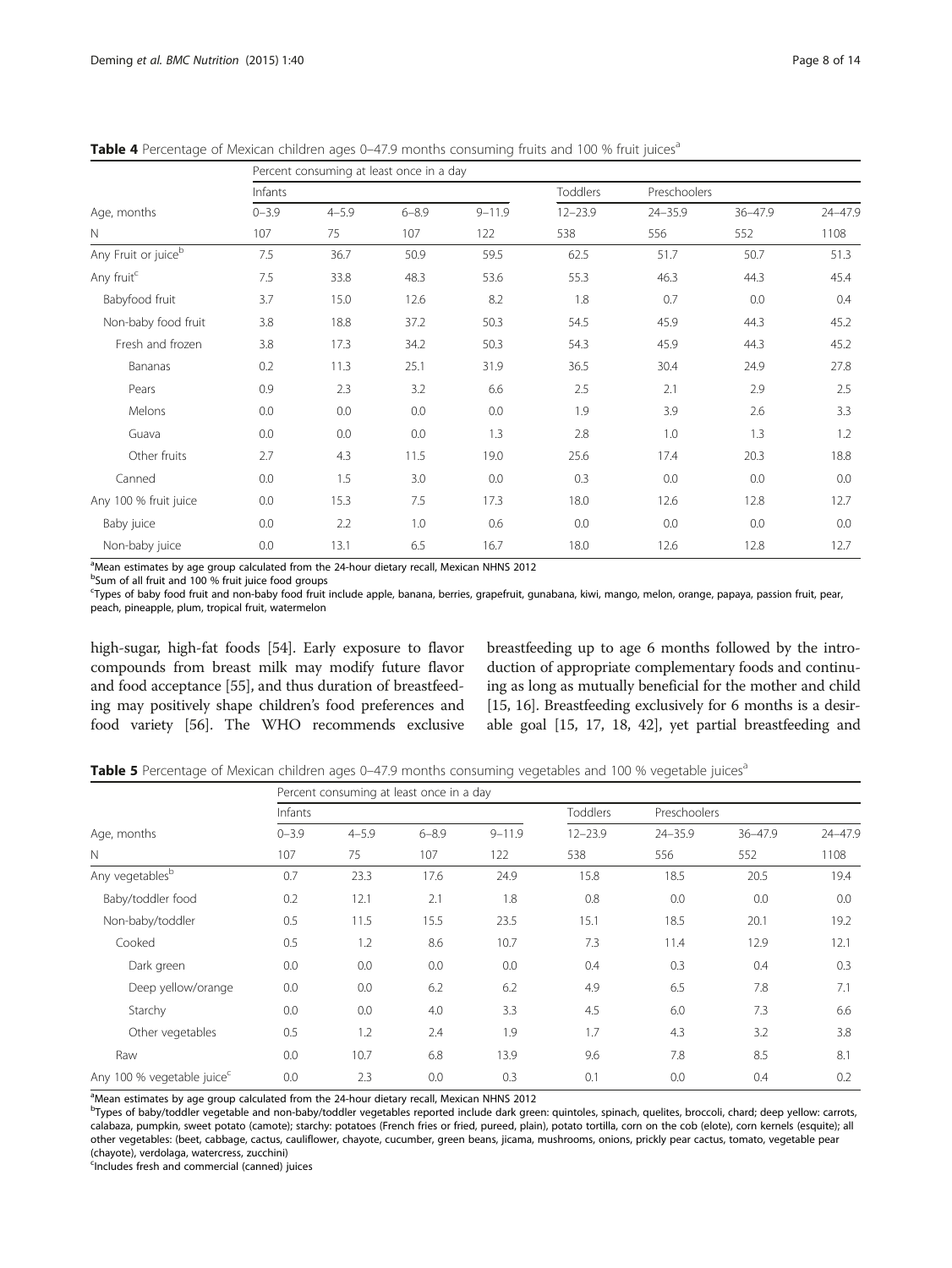<span id="page-8-0"></span>Table 6 Percentage of Mexican children ages 0-47.9 months consuming meats or protein sources<sup>a</sup>

|                            | Percent consuming at least once in a day |           |           |            |                 |             |              |         |  |  |
|----------------------------|------------------------------------------|-----------|-----------|------------|-----------------|-------------|--------------|---------|--|--|
|                            | Infants                                  |           |           |            | <b>Toddlers</b> |             | Preschoolers |         |  |  |
| Age, months                | $0 - 3.9$                                | $4 - 5.9$ | $6 - 8.9$ | $9 - 11.9$ | $12 - 23.9$     | $24 - 35.9$ | $36 - 47.9$  | 24-47.9 |  |  |
| $\mathbb N$                | 107                                      | 75        | 107       | 122        | 538             | 556         | 552          | 1108    |  |  |
| Any meat or protein source | 3.8                                      | 1.1       | 33.9      | 45.7       | 66.3            | 71.9        | 69.6         | 70.8    |  |  |
| Babyfood meats             | 0.2                                      | 0.0       | 1.5       | 1.8        | 0.4             | 0.0         | 0.0          | 0.0     |  |  |
| Non-babyfood meats         | 0.0                                      | 0.0       | 5.0       | 18.4       | 25.2            | 29.5        | 22.0         | 25.9    |  |  |
| Beef                       | 0.0                                      | 0.0       | 0.3       | 8.0        | 2.0             | 6.7         | 6.2          | 6.5     |  |  |
| Chicken or turkey          | 0.0                                      | 0.0       | 3.2       | 7.4        | 15.6            | 12.5        | 9.6          | 11.1    |  |  |
| Fish and shellfish         | 0.0                                      | 0.0       | 0.0       | 0.8        | 1.3             | 2.5         | 2.0          | 2.3     |  |  |
| Game                       | 0.0                                      | 0.0       | 0.0       | 0.0        | 0.5             | 0.8         | 0.6          | 0.7     |  |  |
| Cured meats <sup>b</sup>   | 0.0                                      | 0.0       | 1.6       | 2.3        | 8.1             | 8.2         | 3.1          | 5.8     |  |  |
| Organ meats                | 0.0                                      | 0.0       | 0.0       | 0.0        | 0.0             | 0.1         | 0.1          | 0.1     |  |  |
| Pork/ham                   | 0.0                                      | 0.0       | 0.0       | 0.0        | 0.8             | 1.1         | 1.6          | 1.3     |  |  |
| Dried beans and peas       | 1.4                                      | 0.0       | 18.2      | 11.5       | 26.3            | 28.5        | 32.4         | 30.4    |  |  |
| Eggs and egg dishes        | 2.2                                      | 1.1       | 12.8      | 21.2       | 35.4            | 40.0        | 40.2         | 40.1    |  |  |
| Peanut butter, nuts, seeds | 0.0                                      | 0.0       | 0.0       | 0.0        | 0.4             | 4.5         | 1.9          | 3.3     |  |  |

<sup>b</sup>Includes cold cuts, bacon, sausage

breastfeeding for shorter periods of time are valued feeding choices [[42](#page-13-0)].

Whereas breastfeeding is recognized as the ideal feeding choice [[57\]](#page-13-0), the rates in Mexico, especially those for exclusive breastfeeding, continue to decline. A recent study using data from the NHNS 2012 reported a marked deterioration of exclusive breastfeeding in Mexican infants under age 6 months from 22.3 % to 14.5 % between 2006 and 2012 [\[34](#page-13-0)]. Our study further shows that the rate of exclusive breastfeeding peaks at 15 % in the first three months of life, plummets to 4 % in ages 4–5.9 months and declines further to  $\sim$ 1 % in ages 6–8.9 months. These declining rates are considerably lower than those of any breastfeeding from 78 % down to 62 % and 55 % in the same age groups. The overall decline in exclusive breastfeeding could, in part, be related to the early introduction of other beverages such as water (prevalence of 20 % and 45 % of infants ages 0–3.9 months and 4–5.9 months, respectively; data not shown), and sugar-sweetened tea/coffee as well as complementary foods among some infants. Additional factors affecting breastfeeding practices could be related to changes in perceptions due to the migration from rural areas where breastfeeding is considered to be more 'natural' to urban cities where life is faster and there is a perception of a non-breastfeeding culture, i.e., breastfeeding is getting lost as fewer women see other women breastfeeding, which may explain their embarrassment to breastfeed in public [[46](#page-13-0)]. Moreover, the findings on breastfeeding could be a response to the Mexican

Ministry of Health's recommendation for breastfeeding initiated prior to the NHNS 2012 data collection period, which was to exclusively breastfeed from birth until age 4 to 6 months [[58](#page-13-0)], and was subsequently changed to age 0 to 6 months in 2012 [\[17](#page-12-0)].

The overall drop in breastfeeding rates in our study is consistent with the pattern of decreasing percentages of infants who received breast milk. While infant formula use was high in early infancy, consumption also decreased over the first year of life as cow's milk, considered an inappropriate milk for children under age 1 year [[16, 17, 19\]](#page-12-0), was fed to increasing percentages of infants. Communication of the guideline to delay feeding cow's milk to infants is important, since some Mexican mothers think that if whole cow's milks are fortified, they can be given to babies under 1 year [\[46](#page-13-0)]. Early feeding of cow's milk is associated with an increased risk of developing iron-deficiency anemia (IDA) [\[59](#page-13-0)], a concern especially in Mexico, where IDA is a prevalent (23 %) public health problem in young children ages 1 to 4 years [[60\]](#page-13-0) at all socioeconomic levels [\[61](#page-13-0)] and given the potential serious and irreversible consequences of IDA on physical and cognitive development and long term health of children [\[62](#page-13-0)].

The timely introduction of complementary foods is essential to fulfill the nutritional and developmental needs of a child and to facilitate the rapid transition from consuming milks to foods consumed by the family. Both early (younger than 6 months) and late (older than 6 months) complementary feeding can have undesirable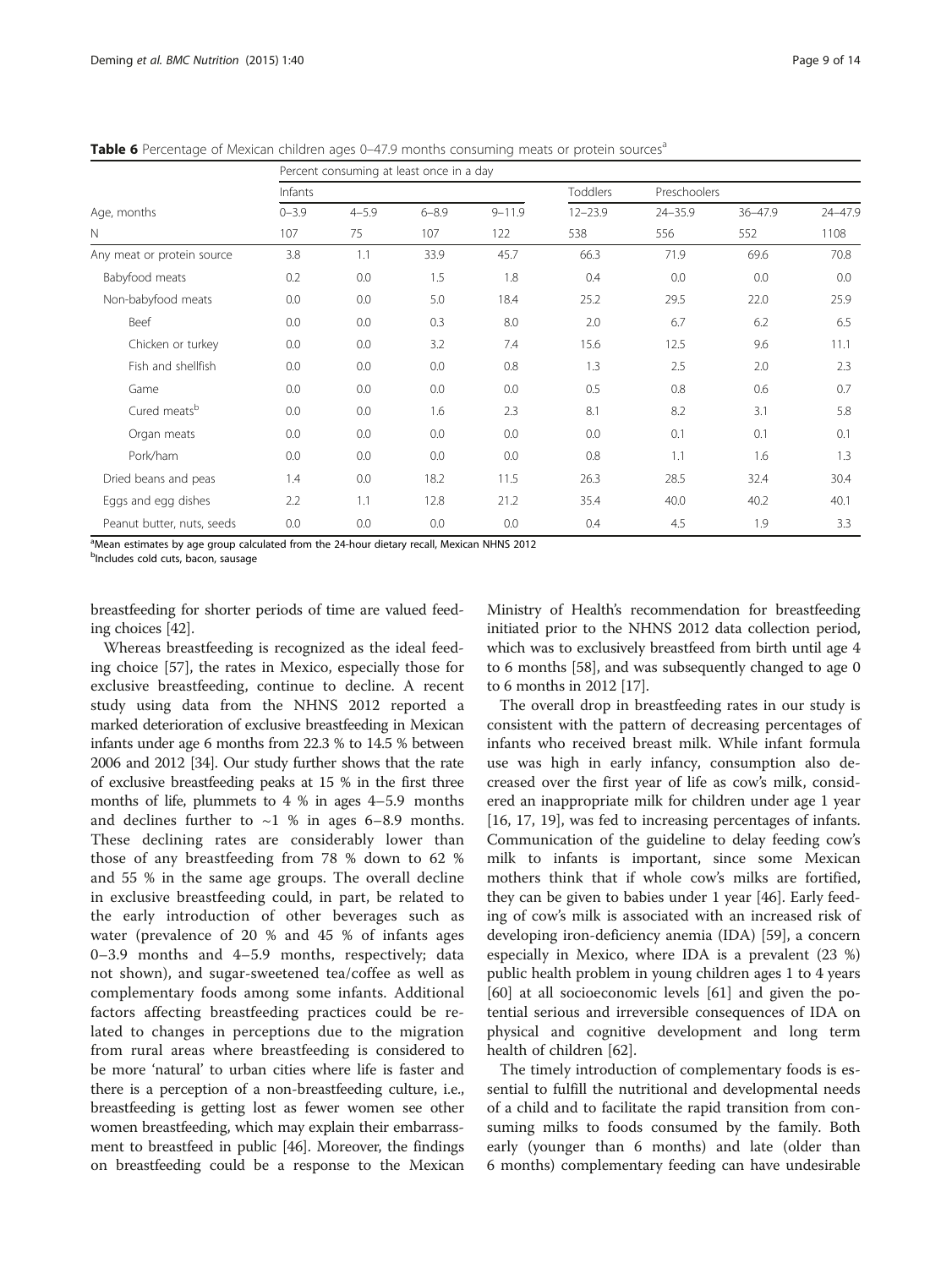|                                       | Percent consuming at least once in a day |           |           |            |             |              |         |         |  |  |  |
|---------------------------------------|------------------------------------------|-----------|-----------|------------|-------------|--------------|---------|---------|--|--|--|
|                                       | Infants                                  |           |           |            | Toddlers    | Preschoolers |         |         |  |  |  |
| Age, months                           | $0 - 3.9$                                | $4 - 5.9$ | $6 - 8.9$ | $9 - 11.9$ | $12 - 23.9$ | $24 - 35.9$  | 36-47.9 | 24-47.9 |  |  |  |
| Ν                                     | 107                                      | 75        | 107       | 122        | 538         | 556          | 552     | 1108    |  |  |  |
| Any mixed dishes <sup>b</sup>         | 3.5                                      | 15.8      | 52.0      | 67.4       | 79.8        | 84.6         | 82.3    | 83.5    |  |  |  |
| Any protein mixed dishes <sup>c</sup> | 2.6                                      | 14.3      | 42.3      | 53.7       | 53.1        | 55.6         | 49.4    | 52.6    |  |  |  |
| Beef or pork                          | 0.0                                      | 0.0       | 0.0       | 1.7        | 4.0         | 6.7          | 8.4     | 7.5     |  |  |  |
| Chicken or turkey                     | 0.0                                      | 0.0       | 3.6       | 6.8        | 4.6         | 5.4          | 7.3     | 6.3     |  |  |  |
| Fish or shellfish                     | 0.0                                      | 0.0       | 0.0       | 0.0        | 1.3         | 2.6          | 1.6     | 2.1     |  |  |  |
| Soups, stews, broths                  | 2.6                                      | 14.3      | 38.7      | 51.7       | 47.4        | 44.7         | 36.3    | 40.7    |  |  |  |
| Any grain mixed dishes <sup>d</sup>   | 0.8                                      | 4.6       | 13.7      | 22.7       | 43.8        | 56.5         | 55.7    | 56.2    |  |  |  |
| Corn-based                            | 0.0                                      | 0.6       | 1.4       | 5.8        | 15.6        | 24.3         | 21.5    | 23.0    |  |  |  |
| Meat tacos                            | 0.0                                      | 0.0       | 0.0       | 1.4        | 3.8         | 8.0          | 5.9     | 7.0     |  |  |  |
| Tacose                                | 0.0                                      | 0.6       | 0.0       | 2.4        | 4.9         | 7.5          | 5.4     | 6.5     |  |  |  |
| Enchiladas                            | 0.0                                      | 0.0       | 0.0       | 1.5        | 1.7         | 2.9          | 5.6     | 4.2     |  |  |  |
| Tortillasf                            | 0.0                                      | 0.0       | 0.3       | 0.2        | 1.0         | 2.4          | 3.0     | 2.7     |  |  |  |
| Tamales                               | 0.0                                      | 0.0       | 1.1       | 0.2        | 4.9         | 6.1          | 3.7     | 5.0     |  |  |  |
| Wheat-based                           | $0.8\,$                                  | 3.7       | 7.0       | 5.6        | 19.6        | 24.8         | 29.4    | 27.0    |  |  |  |
| Sandwiches <sup>9</sup>               | 0.0                                      | 0.0       | 0.0       | 0.0        | 7.1         | 16.7         | 19.6    | 18.0    |  |  |  |
| Pasta mixed dishes                    | 0.8                                      | 3.7       | 7.0       | 5.2        | 12.9        | 8.7          | 10.9    | 9.7     |  |  |  |
| Other grain-based                     | 0.0                                      | 0.0       | 0.9       | 2.8        | 1.4         | 0.5          | 0.2     | 0.3     |  |  |  |
| Rice mixed dishes                     | 0.0                                      | 0.3       | 5.6       | 9.4        | 16.4        | 17.1         | 16.5    | 16.8    |  |  |  |

<span id="page-9-0"></span>Table 7 Percentage of Mexican children ages 0-47.9 months consuming mixed dishes<sup>a</sup>

<sup>b</sup>Sum of protein and grain mixed dishes

<sup>c</sup>Sum of mixed dishes with meats and other sources of proteins as major ingredients and containing vegetables/rice/pasta/potatoes

dSum of corn-based, wheat-based, and rice mixed dishes

<sup>e</sup>Includes vegetable and cheese

f With fillings/toppings

<sup>9</sup>Also includes tortas, filled rolls

health outcomes [[63](#page-13-0)]. Evidence suggests that early feeding of complementary foods puts infants at a higher risk for microbial infections, [[51](#page-13-0)] and excess weight gain later in life [[25](#page-12-0)–[27](#page-12-0)]. Late feeding of complementary foods and/or reliance on poor quality foods increases an infant's risk of malnutrition, poor growth, and micronutrient deficiencies [[64\]](#page-13-0) and is a major cause of preventable mortality in young children [[50](#page-13-0)]. National surveys in Mexico have shown the coexistence of early and late complementary feeding patterns [[35\]](#page-13-0). Complementary feeding begins as early as age 3 to 5 months among some Mexican infants [\[34](#page-13-0)], and up to 92 % of Mexican infants are fed complementary foods before age 6 months [[35\]](#page-13-0). Yet, WHO indicators for measuring dietary diversity or late complementary feeding practices have shown improvement after age 6 months in Mexico [[34](#page-13-0), [35](#page-13-0)].

Our data confirm that from age 6 months many infants consumed a wide variety of complementary foods, and also show the magnitude of the alarming early feeding patterns before age 6 months. Moreover, we examine, in detail at the national level, the specific types of

foods and beverages consumed by infants before age 6 months, which has been reported with varying degrees in other studies [\[11](#page-12-0), [12, 14,](#page-12-0) [49\]](#page-13-0). This early feeding pattern is consistent with the drop in exclusive breastfeeding after age 3 months described previously, and may be related to the perception of insufficient milk as a common reason for discontinuing breastfeeding [[45\]](#page-13-0), and to common beliefs that maternal milk is insufficient to satisfy baby's energy and nutritional needs and that early feeding of solids is seen as an accomplishment or indicator of infant maturity [\[44](#page-13-0), [48\]](#page-13-0).

Whereas delaying the introduction of complementary foods may be appropriate for younger infants, few infants in the second half of infancy, especially those 6–8.9 months of age, were fed iron-rich foods, a consumption pattern consistent with those observed by others, including the low rates of consumption of iron-rich foods and iron-fortified foods of only 54–56 % [\[30, 34](#page-13-0), [35\]](#page-13-0) and inadequate iron intakes among Mexican infants ages 6–11.9 months [\[65](#page-13-0)]. Thus, the low prevalence of iron-fortified infant cereals and meats is a concern given the high risk of inadequate iron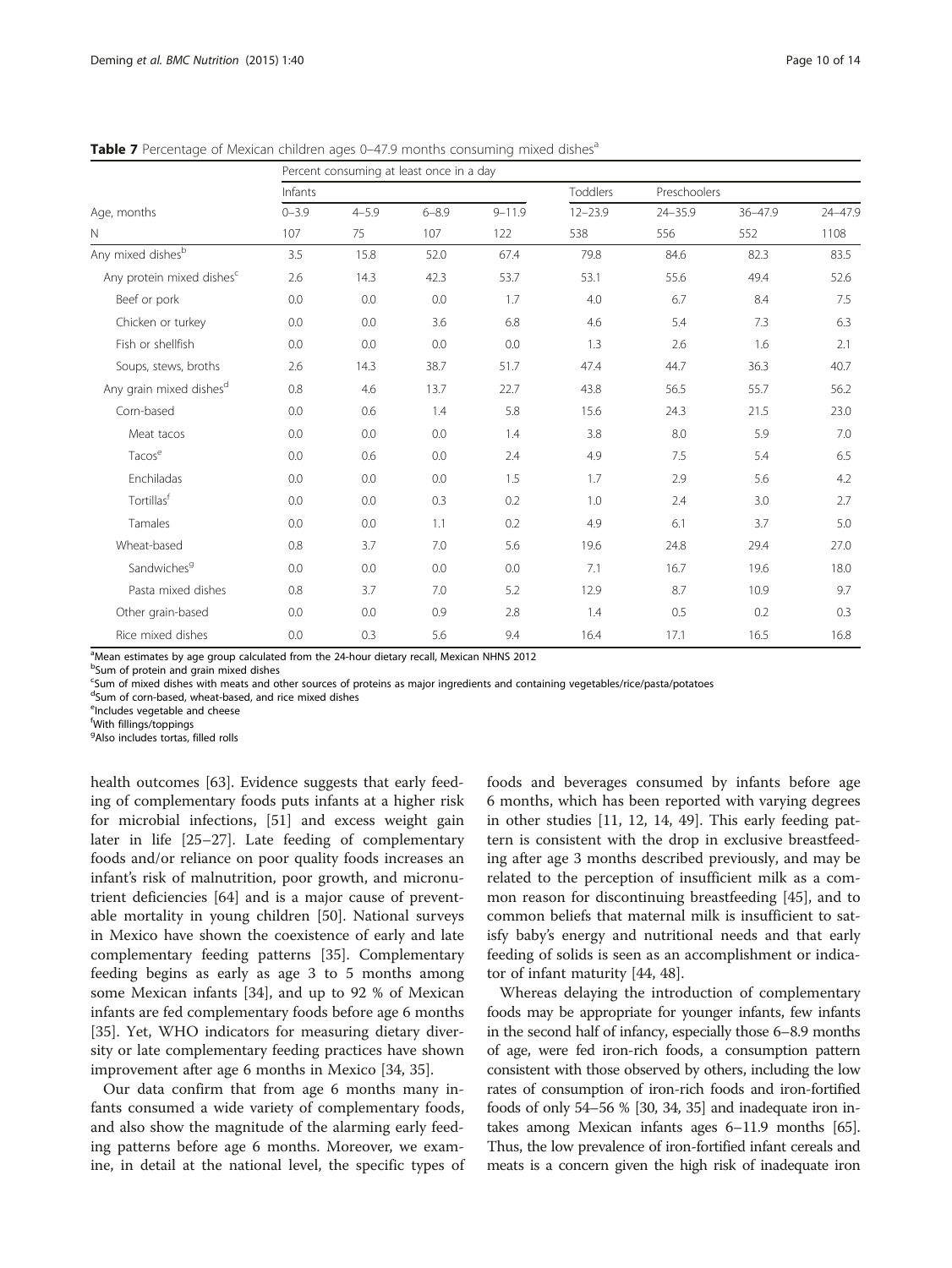|                                     | Percent consuming at least once in a day |           |           |            |             |              |         |         |  |  |
|-------------------------------------|------------------------------------------|-----------|-----------|------------|-------------|--------------|---------|---------|--|--|
|                                     | Infants                                  |           |           |            | Toddlers    | Preschoolers |         |         |  |  |
| Age, months                         | $0 - 3.9$                                | $4 - 5.9$ | $6 - 8.9$ | $9 - 11.9$ | $12 - 23.9$ | 24-35.9      | 36-47.9 | 24-47.9 |  |  |
| N                                   | 107                                      | 75        | 107       | 122        | 538         | 556          | 552     | 1108    |  |  |
| Any sweet                           | 5.8                                      | 15.1      | 43.6      | 74.7       | 81.8        | 90.1         | 90.3    | 90.2    |  |  |
| Cakes, pies, cookies                | 0.0                                      | 1.9       | 20.6      | 33.7       | 33.7        | 29.8         | 27.0    | 28.5    |  |  |
| Cookies                             | 0.0                                      | 1.6       | 20.6      | 33.7       | 30.8        | 27.2         | 24.5    | 25.9    |  |  |
| Cakes                               | 0.0                                      | 0.3       | 0.0       | 0.4        | 3.3         | 3.2          | 2.6     | 2.9     |  |  |
| Sweet breads, sweet rollsb          | 1.4                                      | 0.0       | 3.5       | 11         | 25.7        | 30.4         | 39.7    | 34.8    |  |  |
| Candy, Mexican desserts             | 0.0                                      | 1.6       | 2.6       | 13.4       | 20.4        | 24.5         | 27.6    | 26.0    |  |  |
| Candy                               | 0.0                                      | 0.0       | 2.6       | 10.4       | 16.4        | 22.1         | 24.3    | 23.2    |  |  |
| Mexican desserts                    | 0.0                                      | 1.6       | 0.0       | 3.0        | 4.2         | 2.8          | 3.9     | 3.3     |  |  |
| Ice cream <sup>c</sup>              | 0.2                                      | 0.0       | 2.3       | 6.7        | 4.0         | 4.7          | 7.5     | 6.0     |  |  |
| Sugar and syrups                    | 0.0                                      | 0.6       | 2.0       | 0.0        | 0.3         | 1.5          | 3.5     | 2.4     |  |  |
| Sweetened beverages <sup>d</sup>    | 5.6                                      | 11.7      | 21.3      | 41.8       | 63.1        | 78.8         | 77.6    | 78.3    |  |  |
| Fruit flavored drinks               | 0.0                                      | 2.8       | 9.2       | 8.9        | 14.7        | 17.4         | 13.3    | 15.5    |  |  |
| Carbonated sodas                    | 0.0                                      | 0.9       | 5.5       | 7.4        | 16.4        | 35.1         | 36.0    | 35.5    |  |  |
| Sweetened tea/coffee                | 5.6                                      | 3.0       | 4.4       | 13.7       | 22.3        | 23.7         | 28.7    | 26.1    |  |  |
| Artificially sweetened <sup>e</sup> | 0.0                                      | 0.0       | 0.0       | 0.4        | 2.7         | 2.3          | 1.9     | 2.1     |  |  |
| Other beverages                     | 0.0                                      | 5.1       | 11.1      | 20.3       | 30.0        | 34.3         | 35.1    | 34.7    |  |  |
| Atolesf                             | 0.0                                      | 3.5       | 4.1       | 9.3        | 10.7        | 9.5          | 9.0     | 9.3     |  |  |
| Milkshakes <sup>9</sup>             | 0.0                                      | 0.0       | 0.0       | 1.7        | 2.9         | 2.7          | 2.4     | 2.6     |  |  |
| Yakult <sup>h</sup>                 | 0.0                                      | 1.6       | 3.6       | 1.4        | 3.8         | 6.6          | 5.4     | 6.0     |  |  |

Aguas Frescas 0.0 0.0 3.4 9.6 15.5 18.8 22.1 20.4 Salty snacks<sup>i</sup> 2.2 5.3 10.2 15.0 15.4 20.9 23.0 21.9

<span id="page-10-0"></span>Table 8 Percentage of Mexican children ages 0-47.9 months consuming sweets and salty snacks<sup>a</sup>

<sup>a</sup>Mean estimates by age group calculated from the 24-hour dietary recall, Mexican NHNS 2012

<sup>b</sup>Includes bunuelos, churros, doughnuts, pan dulce

<sup>c</sup>Also includes frozen yogurt, puddings

dAll are sugar-sweetened except for artificially sweetened

eIncludes reconstituted powdered beverages

f Water and milk-based

<sup>g</sup>Also includes smoothies and liquados

<sup>h</sup>Rice fermented lactobacillus

<sup>i</sup>From grains and starchy vegetables such as potato chips, fried corn snacks

intake among this age group and depending on whether older infants are fed breast milk or iron-fortified infant formula. Feeding iron-fortified complementary foods such as fortified infant cereals can be an effective strategy to prevent iron-deficiency in infants [\[16](#page-12-0), [19,](#page-12-0) [66\]](#page-13-0). Pureed meats, especially beef, are recommended as a source of the highly bioavailable form of heme iron, and provide a developmentally-appropriate form for infants after age 6 months [[19](#page-12-0)].

Daily consumption of a wide variety of fruits and vegetables is the foundation for a healthy diet. Thus, it is astounding that ~50 % of children ages 6–47.9 months consumed no fruit and ~80 % consumed no vegetables both as distinct food items in a day. This low consumption may be related to the widespread lack of fruit and vegetable consumption among Mexicans of all ages [[36, 37](#page-13-0)]. Additional factors to consider are that a child's food preferences may guide what foods the mother offers [[44\]](#page-13-0), and that household income and food cost/availability affect what specific foods [\[30, 44](#page-13-0)] as well as the variety of foods [[44](#page-13-0)] that the family and thus the young child consumes. Soups, stews, and broths which often contain vegetables were among the most frequently consumed foods among children of all ages in our study. Thus, consumption rates of vegetables as well as fruits would likely be higher if their contributions from sources in other food groups, like mixed dishes, were considered. Mixed dishes contributed 39 % of total vegetable intake among U.S. children ages 2 to 5 years [\[67](#page-13-0)]. Yet, most two- to three-year-olds still underconsume vegetables relative to U.S. dietary recommendations [\[68\]](#page-13-0). The apparent preference for fruit in Mexican children under age 4 years has also been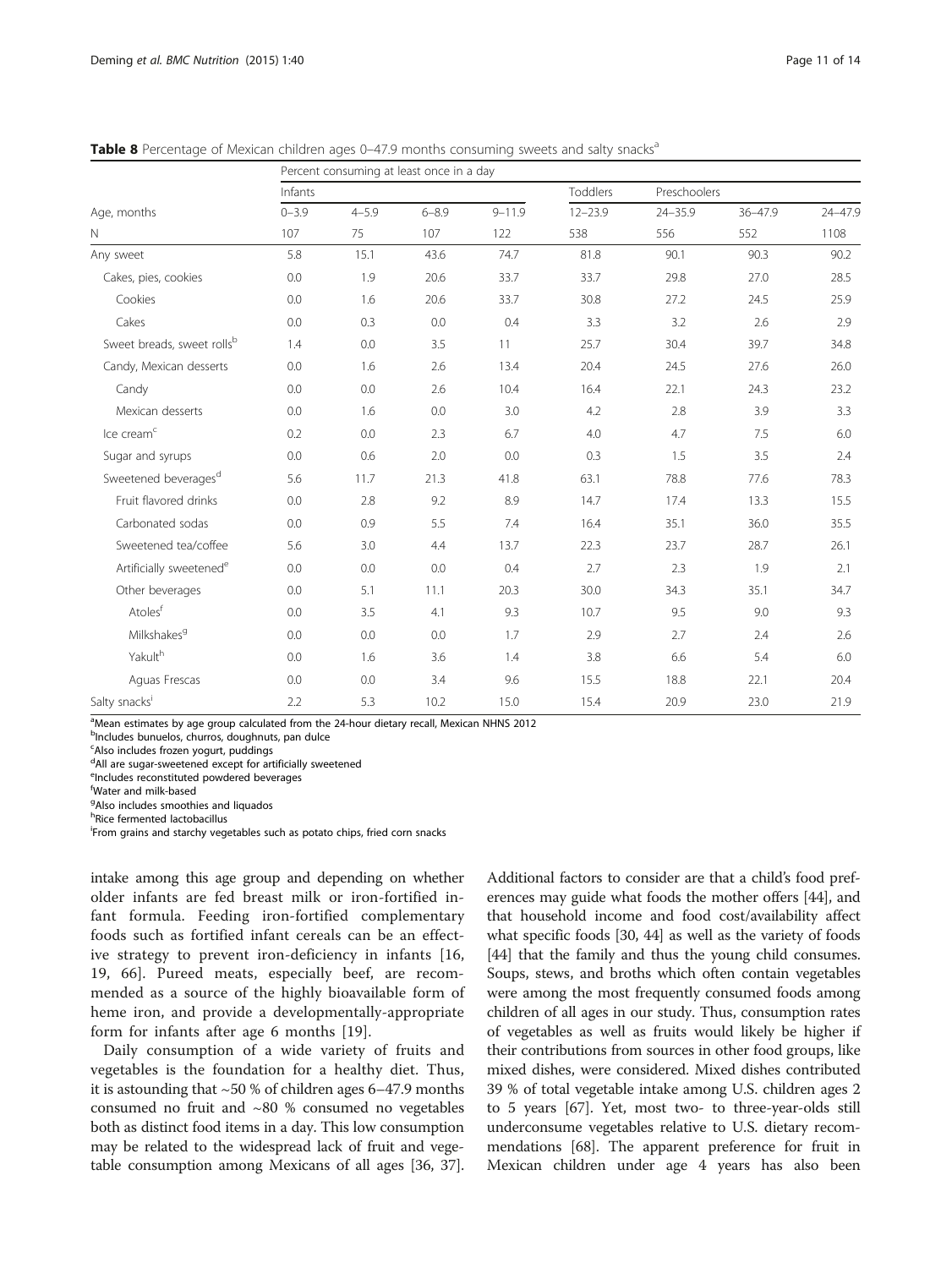reported in US [[11](#page-12-0)–[14\]](#page-12-0) and Mexican [\[36\]](#page-13-0) children. In contrast, a higher vegetable intake was observed in Mexican children with adequate body mass index (BMI) compared to those who were obese [[36](#page-13-0)], which is consistent with other studies [[31, 32](#page-13-0)]. In our study, larger percentages of children consumed fruit than 100 % fruit juice, which is in line with recommendations to encourage consumption of whole fruit rather than juice and to limit fruit juice intake [\[16, 19](#page-12-0)].

The greatest cause for concern is the early introduction and sharp increase in the consumption of lownutrient, energy-dense sweets, sweetened beverages, and salty snack foods. Our data show that these foods comprise the most frequently consumed food group (other than milks) by the age of 9 months, and by the age of 2 years the vast majority of children consumed one or more types of sweets/sweetened beverages on a given day. This pattern may, in part, reflect cultural beliefs that some of these types of foods are satiating, i.e. 'stick to the stomach' or acceptable as occasional treats or comfort foods [[44\]](#page-13-0). It is sobering to see in our study that between the ages of 9–11.9 months, more children consumed any type of sweet (75 %) in a day than consumed a distinct portion of fruit (54 %) or vegetable (25 %), a consumption pattern reported by the age of 2 years in U.S. children [[13\]](#page-12-0). The pattern is also consistent with an increase in snacking among Mexican children ages 2 to 5 years between 1988 and 2012 during which calories from snacking (% of total energy) increased from 12 to 20 % [[69\]](#page-13-0). Early complementary feeding may be a risk factor for consumption of noncarbonated sweetened drinks and high-fat snacks (30]. Consumption of sugar-sweetened beverages has been positively associated with overweight and adiposity in infants [[30\]](#page-13-0) and toddlers, as well as preschool children [[28, 29](#page-12-0)]. Data from our study and other studies  $[11, 12, 14, 30, 49]$  $[11, 12, 14, 30, 49]$  $[11, 12, 14, 30, 49]$  $[11, 12, 14, 30, 49]$  $[11, 12, 14, 30, 49]$  $[11, 12, 14, 30, 49]$  $[11, 12, 14, 30, 49]$  confirm that even very young infants are consuming sweets and sugar-sweetened beverages.

We acknowledge that our study has limitations and strengths. The NHNS 2012 is a cross-sectional, observational study of proxy-reported data, which may be subject to measurement error. This could be due, in part, to respondent burden for recalling the food and beverages that were fed to their young child. Additionally, the sample size in some of the age groups (e.g.  $n = 75$ ages 4–5.9 months) could also be a limitation in achieving unbiased prevalence estimates. We used a single 24HDR, which may not reflect usual intake, but the dietary data are based on valid methods (e.g. trained interviewers conducting interviews on both weekday and weekend days, use of an automated 5 step multi-pass method) for estimating food intake of population groups. The 24HDR is accepted as the most thorough, comprehensive, and complete dietary intake instrument that exists to date [[70, 71\]](#page-13-0), but there may be methodological concerns related to dietary intake data collection in countries undergoing rapid nutrition transitions that were not considered [\[72\]](#page-13-0).

Nevertheless, the NHNS 2012 provides the most comprehensive dietary intake data for the Mexican population. A major strength of our study is the use of specific age categories and food groups to describe, in detail, the transitions in food consumption patterns of a nationally representative sample of Mexican infants and young children from birth up to age 4 years. The dietary data also provide baseline population-based food consumption patterns to evaluate public health programs and policies changed or initiated after data collection in May 2012, such as the 10 % excise tax on sugar-sweetened beverages in 2014.

Our study has implications for future research. Differences in breastfeeding practices, timing of complementary feeding, consumption of vegetables, fruits, high-fat snacks and juices were found among three cities in different regions of Mexico [[30](#page-13-0)]. This warrants further studies examining differences in feeding practices and food consumption patterns across subpopulations of infants and young children such as socioeconomic groups, and urban versus rural locations or geographical regions of Mexico. There is also a need to understand the factors that influence the way Mexican mothers feed their children and the barriers for adopting improved feeding practices.

#### Conclusions

Developing healthy eating habits early in life is important for a child's growth and development and long term health [\[10\]](#page-12-0). Approaches to optimizing growth and development, and preventing obesity in infants and young children need to address the infant feeding and dietary patterns which begin at an early age. These new findings from the Mexican NHNS 2012 highlight alarming feeding and dietary issues that emerge before 12 months of age, develop rapidly during the second year of life, and persist through the first few years of life. The data identify areas that require urgent consideration, including promoting and supporting breastfeeding, delaying introduction of cow's milk, promoting age-appropriate introduction of complementary foods, including iron-rich foods such as iron-fortified infant cereals and meats, increasing consumption of fruits and vegetables, and delaying and limiting the feeding of sweets, especially sugar-sweetened beverages.

Strategies to ameliorate undernutrition and prevent obesity need to include specific objectives in terms of breastfeeding and appropriate introduction of complementary foods with goals of changing the inadequate dietary patterns identified in infants and young children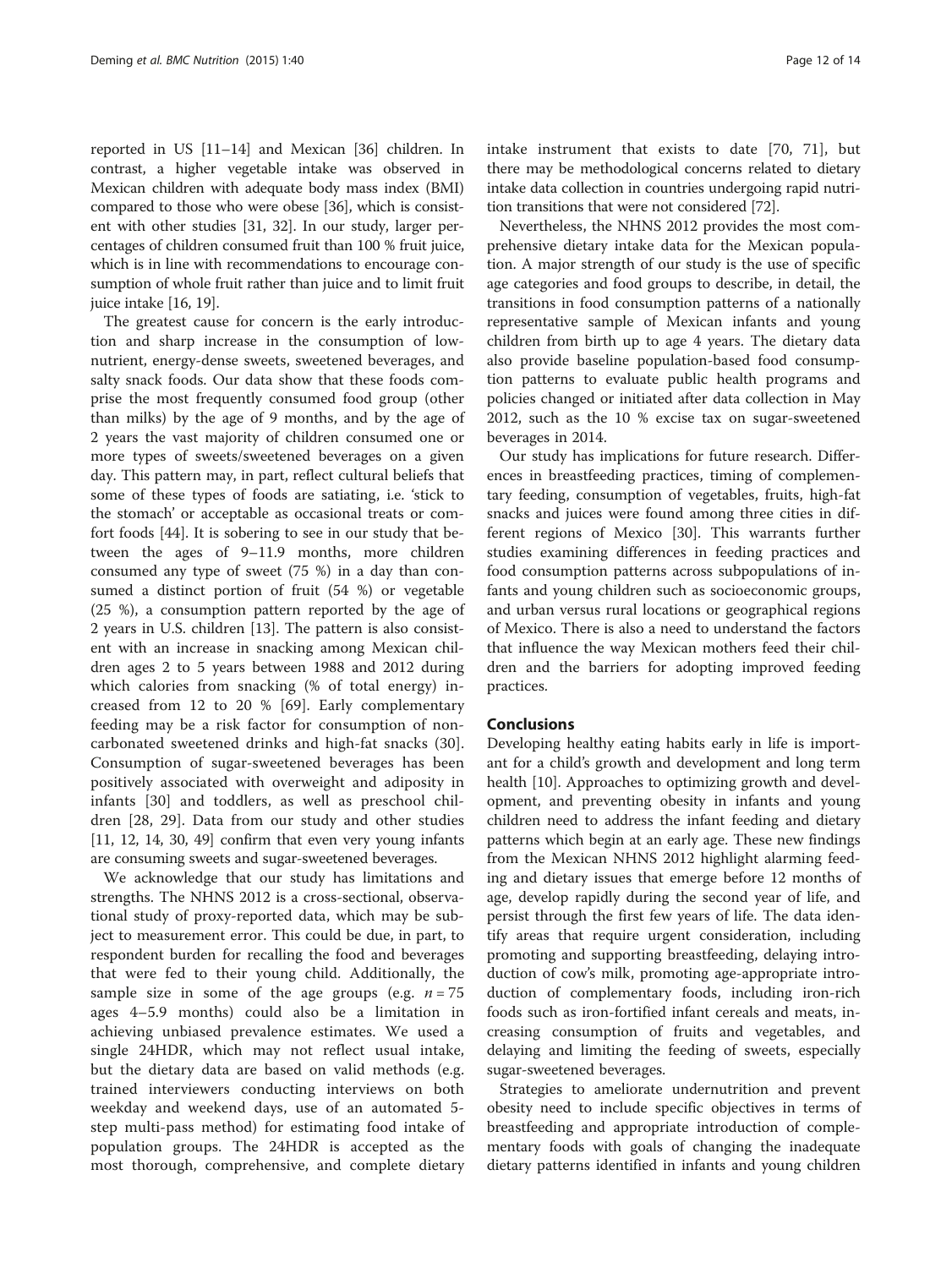<span id="page-12-0"></span>living in Mexico. It is critical to acknowledge the importance of creating greater awareness that food preferences and dietary patterns start very early in life and can confer a high risk for long term health. This provides opportunities for health care practitioners to encourage parents of very young children in the development of healthful eating patterns and is useful for policy makers in promoting specific evidence-based feeding recommendations and dietary guidelines, and in designing and implementing programs and policies for improving the diets and health of millions of infants and young children in Mexico.

#### Abbreviations

NHNS 2012: National Health and Nutrition Survey 2012; 24HDR: 24-hour dietary recall; WHO: World Health Organization; IDA: iron-deficiency anemia.

#### Competing interests

The authors declare they have no competing interests. The opinions expressed are those of the authors alone and do not necessarily reflect the views or recommendations of their respective affiliations.

#### Authors' contributions

DMD and KCR conceived the study and designed the food groups, the food and beverage classification, and data analysis. DMD, MCA, KCR, ALE, SV-C contributed to the interpretation of the data. DMD wrote the initial draft of the manuscript and together with MCA, KCR, ALE, SV-C contributed to the critical evaluation of revisions and content. DMD, MCA, KCR, ALE, SV-C read and approved the final manuscript and are responsible for the content.

#### Authors' information

SV-C is a full professor of Pediatric Gastroenterology and Nutrition, UNAM and Head of the Pediatric Gastroenterology and Nutrition Department at the Children's Hospital of Mexico, National Institute of Health, Mexico City, Mexico.

#### Acknowledgements

Funding for this work was provided by the Nestlé Research Center, Lausanne, Switzerland. We thank Dr. Barry Popkin for insights from his years of experience with Mexican national surveys and access to investigate dietary patterns among Mexican infants and young children and Dr. Philip Bardsley for his expertise in statistical programming and knowledge of the Mexican national survey data. We also thank the University of North Carolina for providing access to the Mexican National Health and Nutrition Survey 2012 dataset and statistical programming for the data analysis.

#### Author details

<sup>1</sup>Nestlé Nutrition Global R&D, Florham Park, NJ, USA. <sup>2</sup>Nestlé Research Center, Lausanne, Switzerland. <sup>3</sup>Children's Hospital of Mexico, National Institute of Health, Mexico City, Mexico. <sup>4</sup>Nestlé Infant Nutrition, Mexico City, Mexico.

# Received: 8 July 2015 Accepted: 24 November 2015

#### References

- 1. Rivera JA, Gonzalez de Cossio T, Pedraza LS, Aburto TC, Sánchez TG, Martorell R. Childhood and adolescent overweight and obesity in Latin America: A systematic review. Lancet Diabetes Endocrinol. 2014;2:321–2.
- 2. Popkin BM, Adair LS, Ng SW. Global nutrition transition and the pandemic of obesity in developing countries. Nutr Rev. 2012;70(1):3–21.
- 3. Kroker-Lobos MF, Pedroza-Tobias A, Pedraza LS, Rivera JA. The double burden of undernutrition and excess body weight in Mexico. Am J Clin Nutr. 2014;100(6):1652S–8S.
- 4. Barquera S, Campos I, Rivera JA. Mexico attempts to tackle obesity: the process, results, push backs and future challenges. Obes Rev. 2013;14 Suppl 2:69–78.
- 5. Committee on Obesity Prevention Policies for Young Children. Early Childhood Obesity Prevention Policies. Washington DC: The National Academies Press; 2011.
- 6. Durmus B, van Rossem L, Duijts L, Arends LR, Raat H, Moll HA, et al. Breastfeeding and growth in children under 3 years: the Generation R Study. Br J Nutr. 2011;105:1704–11.
- 7. Tavares EM, Rifas-Shiman SL, Belfort MB, Kleinman KP, Oken E, Gillman MW. Weight status in the first six months of life and obesity at 3 years. Pediatrics. 2009;123(4):1177–83.
- 8. Stettler N, Iotova V. Early growth patterns and long-term obesity risk. Curr Opin Clin Nutr Metab Care. 2010;13(3):294–9.
- 9. Dattilo A, Birch L, Krebs NF, Lake A, Taveras EM, Saavedra JM. Need for early intervention in the prevention of pediatric overweight: a review and upcoming directions. J Obes. 2012;2012:123023.
- 10. Birch LL. Development of food acceptance patterns in the first years of life. Proc Nutr Soc. 1998;57:617–24.
- 11. Fox MK, Pac S, Devaney B, Jankowski L. Feeding infants and toddlers study: What foods are infants and toddlers eating? J Am Diet Assoc. 2004;104 Suppl 1:S22–30.
- 12. Siega-Riz AM, Deming DM, Reidy KC, Fox MK, Condon E, Briefel RR. Food consumption patterns of infants and toddlers: Where are we now? J Am Diet Assoc. 2010;110 Suppl 3:S38–51.
- 13. Fox MK, Condon E, Briefel RR, Reidy KC, Deming DM. Food consumption patterns of young preschoolers: Are they starting off on the right path? J Am Diet Assoc. 2010;110 Suppl 3:S52–9.
- 14. Deming DM, Briefel RR, Reidy KC. Infant feeding practices and food consumption patterns of children participating in WIC. J Nutr Educ Behav. 2014;46 Suppl 3:S29–37.
- 15. World Health Organization. Report of an Expert Consultation. The optimal duration of exclusive breast-feeding. Geneva, Switzerland: World Health Organization; 2002.
- 16. Pan American Health Organization. Guiding principles for complementary feeding of the breastfed child. Washington, DC: Pan American Health Organization, World Health Organization, Division of Health Promotion and Protection, Food and Nutrition Program; 2001.
- 17. Mexican Oficial Standard NOM-043-SSA2-2012, Basic health services. Promotion and health education to food. Criteria to provide guidance. Diario Oficial de la Federación; 2013: p. 24-48.
- 18. American Academy of Pediatrics, Section on Breastfeeding. Policy Statement: Breastfeeding and the use of human milk. Pediatrics. 2012;129(3):e827–41.
- 19. American Academy of Pediatrics, Committee on Nutrition. Complementary Feeding. In: Kleinman RE, Greer FR, editors. Pediatric Nutrition Handbook, 7th edition. Elk Grove Village, IL: American Academy of Pediatrics; 2014. p. 123–39.
- 20. Baker JL, Michaelsen KF, Rasmussen M, Sorensen TIA. Maternal prepregnant body mass index, duration of breastfeeding, and timing of complementary food introduction are associated with infant weigh gain. Am J Clin Nutr. 2004;80:1579–88.
- 21. Taveras EM, Rifas-Shiman SL, Scanlon KS, Grummer-Strawn LM, Sherry B, Gilman MW. To what extent is the protective effect of breastfeeding on future overweight explained by decreased maternal feeding restriction. Pediatrics. 2006;118(6):2341–8.
- 22. James DC, Lessen R. Position of the American Dietetic Association: promoting and supporting breastfeeding. J Am Diet Assoc. 2009;109(11):1926–42.
- 23. Gubbels JS, Thijs C, Stafeu A, van Buuren S, Kremers SP. Association of breastfeeding and feeding on demand with child weight status up to 4 years. Int J Pediatr Obes. 2011;6:e515–22.
- 24. Ong KK, Emmett PM, Noble S, Ness A, Dunger DB, the ALSPAC Study Team. Dietary energy intake at the age of 4 months predicts postnatal weight gain and childhood body mass index. Pediatrics. 2006;117(3):e503–8.
- 25. Sloan S, Gildea A, Stewart M, Sneddon H, Iwaniec D. Early weaning is related to weight and rate of gain in infancy. Child Care Health Dev. 2008;34:59–64.
- 26. Brophy S, Cooksey R, Gravenor MB, Mistry R, Thomas N, Lyons RA, et al. Risk factors for childhood obesity at age 5: Analysis of the Millennium Cohort Study. BMC Pub Health. 2009;9:467.
- 27. Huh SY, Rifas-Shiman SL, Taveras EM, Oken E, Gilman MW. Timing of solid food introduction and risk of obesity in preschool-aged children. Pediatrics. 2011;127:e544–51.
- 28. Warner ML, Harley A, Bradman G, Vargas G, Eskenazi B. Soda consumption and overweight status of 2-year-old Mexican-American children in California. Obesity. 2006;14:1966–74.
- 29. Malik VS, Willett WC, Hu FB. Sugar sweetened beverages and BMI in children and adolescents: reanalysis of a meta-analysis. Am J Clin Nutr. 2009;89(1):438–9.